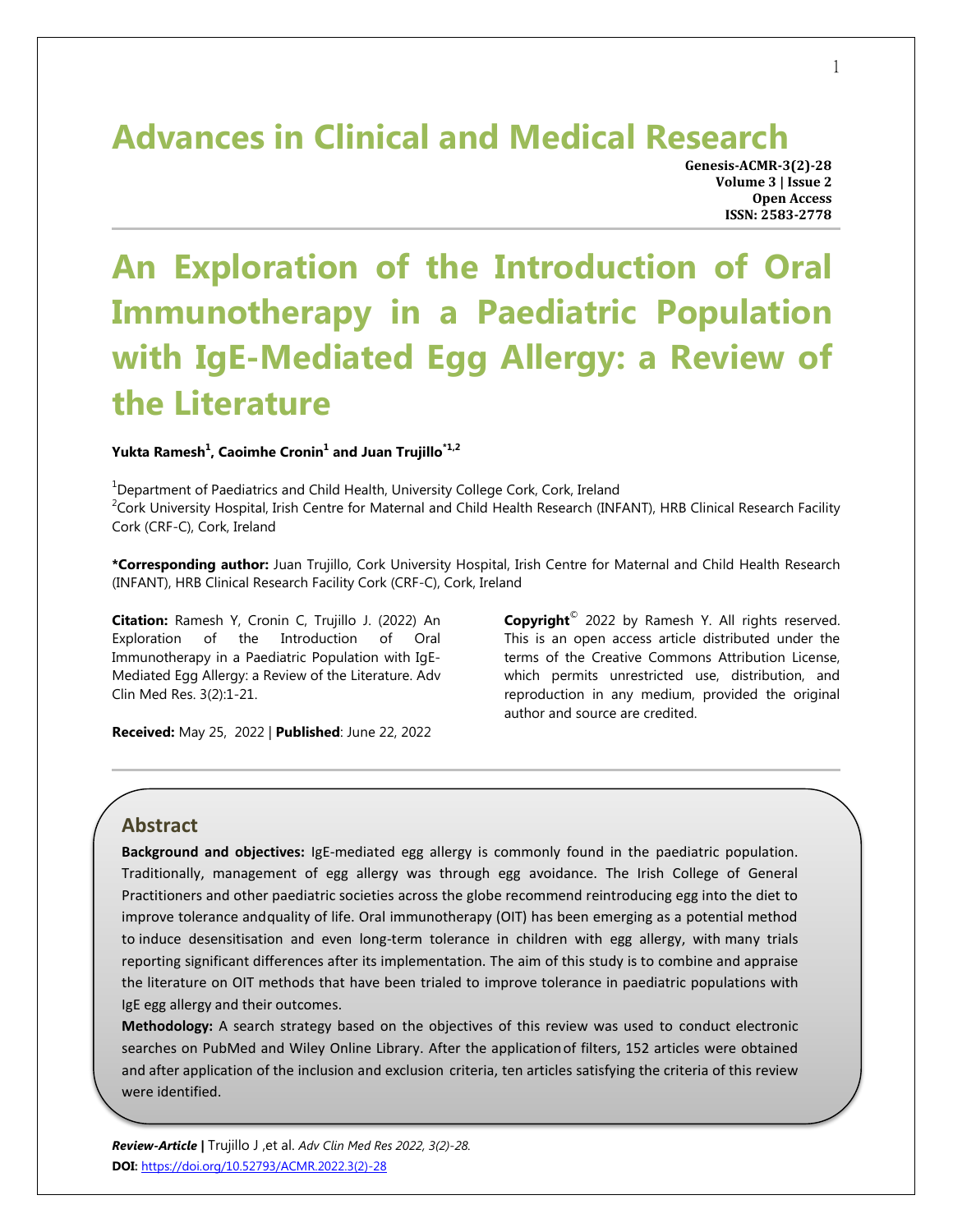**Results:** Six studies reported achievement of desensitisation or tolerance in more than 50% of the intervention group after OIT. Several reported immunological changes in the intervention group including decreased IgE levels, increased IgG4, and decreased SPT sizes. Allergic reactions were seen across studies, however, two studies reported a reduction in reactions over time. The patient's baseline IgE levels and egg tolerance, aswell as the duration of the protocol, use of antihistamines, and participant compliance emerged as factors affecting the outcomes of these studies.

**Conclusion:** Although different OIT methods were utilised by each of these studies, most indicated that OIT has a role in improving the dose of egg tolerated by allergic patients. Future research needs to elicit whether the allergic reactions during OIT protocols are an acceptable risk and identify predictive markers for success with OIT.

## **Keywords**

Egg allergy; IgE antibodies; OIT; Immune tolerance; Ovalbumin

## **Abbreviations**

OIT: Oral Immunotherapy; EW: Egg White; IgE: Immunoglobulin E; sIgE: Specific IgE; OFC: Oral Food Challenge; OVO: Ovomucoid; OVA: Ovalbumin; SPT: Skin Prick Test; DBPCFC: Double-Blind Placebo-Controlled Food Challenge; BE: Baked Egg; HyDE: Hydrolysed Egg; LFQ: Long-term Follow-up Questionnaire

## **Introduction**

Egg allergy is among the most common food allergies worldwide in children and occursin around 3% of Irish children [1]. IgE-mediated egg allergies are type I hypersensitivity reactions involving the production of IgE antibodies to egg protein allergens. Albumin, ovalbumin, ovotransferrin, ovomucoid, and lysozyme are the five major egg protein allergens [2]. The symptoms may include angioedema, urticaria, and vomiting. Severe symptoms involve respiratory or cardiovascular compromise, known as anaphylaxis, and can be life threatening [1].

Around 80% of egg allergies resolve in childhood, however evidence is increasingly showing slower rates of resolution [3,4]. Traditionally, strict egg avoidance was the management strategy. This however comes with a series of challenges including adequate patient education and high vigilance regarding food intake on the patient's part. The COFAR study on 512 infants with likely milk or egg allergy showed that despite receiving care in food allergy clinics, the annualised reaction rate was 0.81 per year for all foods [5]. Furthermore, persistent food allergies have shown to have negative effects on quality of life and psychosocial welfare [6]. Taking these factors into account, oral immunotherapy methods implemented in childhood have the potential to help avoid years of suffering. OIT, also known as oral desensitisation, generally entails increasing doses of egg protein in IgE mediated egg allergy patients during the escalation and build up phases,after which the maximum tolerated dose is maintained [7,8]. (Figure 1) shows a typical OIT protocol.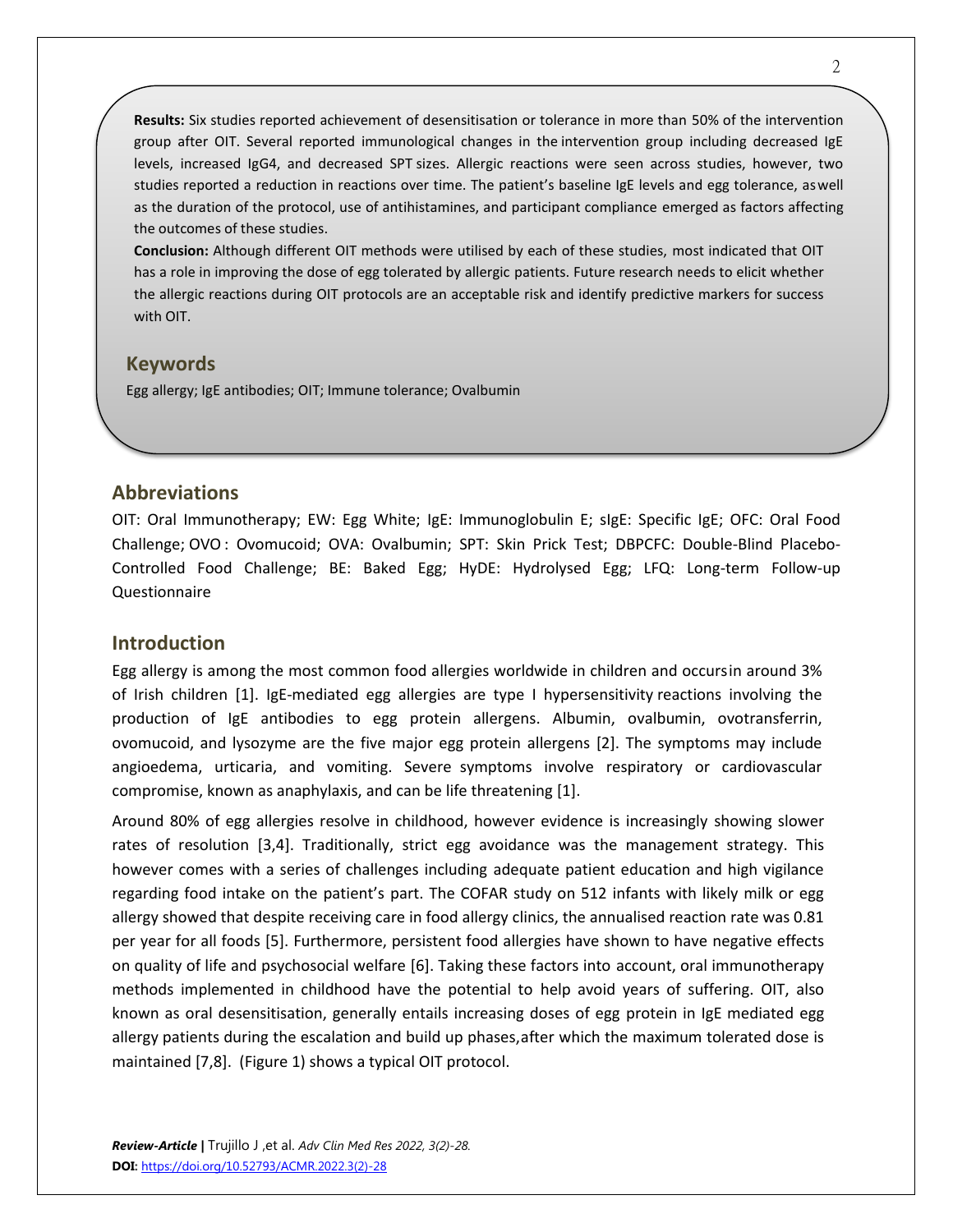



It could help patients introduce egg into their diet and in high risk patients, increase the egg dosage they can tolerate to prevent adverse reactions with accidental intake [8]. OIT may initially induce desensitisation, whereby immune effector cells become less/non-reactive with increased doses of an allergen. Desensitisation may be lost if the allergen is not consumed regularly. The long-term goal is to induce tolerance or sustained unresponsiveness, whereby TH2 cells are downregulated and nonreactivity to the allergen will remain after OIT, even without daily egg consumption [9].

Studies have used different egg protein products for OIT ranging from less allergenic forms like baked egg, to more allergenic like raw egg white [10-13]. When tolerance isinduced, serum-allergen sIgE levels reduce, while IgG4 (non-inflammatory antibody) levels rise [14].

Factors such as high baseline sIgE have been associated with a greater frequency and severity of adverse reactions during OIT [12,15]. Moreover, children already tolerating baked egg are more likely to become tolerant after OIT [4, 11]. Greater achievement ofdesensitisation/tolerance has also been reported with longer protocols [13,16]. Variation in compliance with the protocol also possibly influences outcomes [11]. Currently, the Irish College of General Practitioners guidelines recommend promoting tolerance to foods the child is allergic to, by reintroducing and avoiding unnecessary exclusions of the food in the diet [1]. Numerous methods have been trialed but currently there is no standardised method being used to improve tolerance to egg in paediatric populations.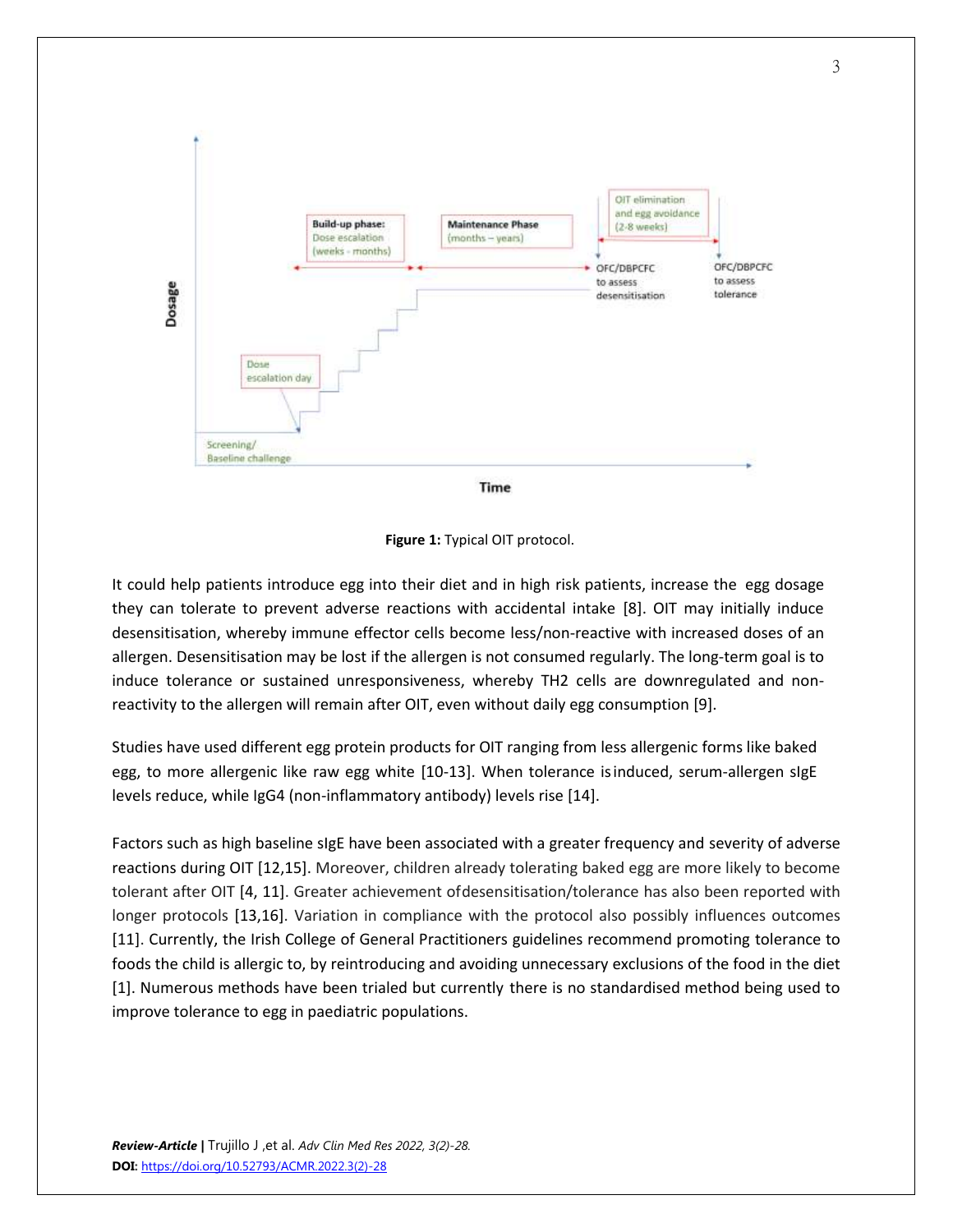## **Aim**

This review aims to combine and appraise the literature on OIT methods that have been trialed to improve tolerance in paediatric populations with IgE egg allergy and their outcomes.

## **Objectives**

The objectives of this review are to:

- Outline the current oral immunotherapy methods being trialed to improve tolerance to egg in children with IgE-mediated egg allergy.
- Analyse the outcomes of oral immunotherapy methods.
- Analyse factors that affect the outcomes of these methods.

## **Methodology**

## **Literature search strategy**

An electronic search was conducted on EBSCO host to identify 2 databases containing literature addressing the title and objectives of this review. The 2 databases identified to carry out further intensive searches were: PubMed and Wiley Online Library.

The following search strategy was utilised for PubMed:

- IgE egg allergy\*[Title/Abstract] OR IgE mediated egg allergy\*[Title/Abstract] OR Egg Hypersensitivity\*[Title/Abstract] OR Immunoglobulin E egg allergy\*[Title/Abstract] OR Immunoglobulin E egg mediated allergy\*[Title/Abstract]
- "Oral immunotherapy\*"[Title/Abstract] OR "food immunotherapy\*"[Title/Abstract] OR "Desensitization"[Title/Abstract] OR "Desensitization"[Title/Abstract] OR "oral therapy\*"[Title/Abstract]
- "Tolerance"[All Fields] OR "Immune Tolerance"[MeSH Terms] OR "Sustained Unresponsiveness"[All Fields] OR "Desensitization"[All Fields] OR "Desensitisation"[All Fields] The following search strategy was utilised for Wiley Online Library:
	- "IgE egg allergy\* OR IgE mediated egg allergy\* OR Egg Hypersensitivity\* OR Immunoglobulin E egg allergy\* OR Immunoglobulin E egg mediated allergy\*" anywhere and
	- "Oral immunotherapy\* OR food immunotherapy\* OR Desensitization OR Desensitisation OR oral therapy\*" anywhere
	- "Tolerance OR "Immune Tolerance" OR "Sustained Unresponsiveness" OR Desensitization OR Desensitisation" anywhere
	- "Children OR Adolescent\*" anywhere

Filters that were applied to the literature searches were, texts written in the English language, full text availability and studies that were original randomised clinical trials and clinical trials.

Additional filters applied to Wiley only: Paediatric Allergy and Immunology journal, "Child or Adolescent", Date of publication: 2011–2021.

The PubMed search yielded 59 results. After filters of "full text only" and only "clinical trials and randomised clinical trials" were added, 19 results were yielded. Attempts were made to broaden the results by removing filters regarding the study type and publication dates, however this again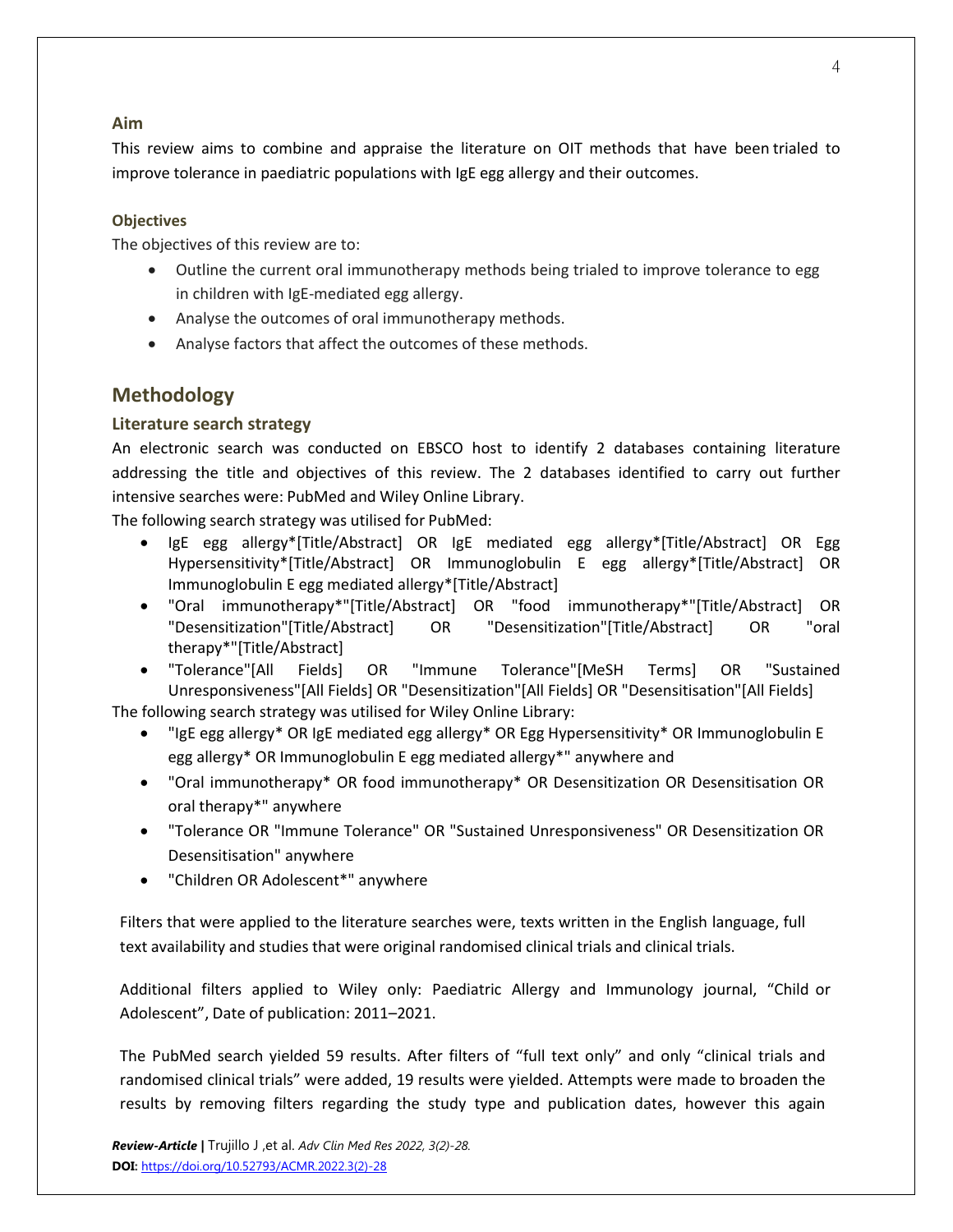resulted in 19 results. The terms "children" and "adolescents"was not included in the search strategy to increase the results obtained, as with these terms and the above filters, only 16 results were derived. Since most IgE egg allergies present in childhood and resolve by adulthood, removal of this search term was unlikely to impact the results obtained/omit studies important to this review.

Although the "Children OR Adolescent\*" search was not used in PubMed, this search field was added on Wiley because without it, 2,347 results were yielded. After adding filters of a "year range between 2011-2021" and "journals", 994 results were yielded. Adding additional filters including restricting search fields 1 or 2 to title only yielded 0 results. Limiting search fields 1 and 2 to abstract only also resulted in 0 results. Hence, the decision was made to narrow down the search results by adding the filter of "articles from Paediatric Allergy and Immunology journal only", a journal with one of the highest impact factors for paediatric allergy.

The word "outcomes" was not added in the searches but was a byproduct in most articles found. The term "desensitization" was added in search field 2 as the terms oral immunotherapy and oral desensitisation were used interchangeably in many studies but involved the same underlying principles. The term was also included in search field 3, as desensitisation was often a primary outcome of many studies that also evaluated tolerance as a secondary outcome.

#### **Inclusion and exclusion criteria**

Articles published within the last 10 years were included in this review to evaluate a range of OIT methods and analyse whether these methods and their outcomes havechanged across the years. (Table 1) contains the criteria used.

| <b>Inclusion criteria</b>                                                                                                               | <b>Exclusion criteria</b>                                                                                        |
|-----------------------------------------------------------------------------------------------------------------------------------------|------------------------------------------------------------------------------------------------------------------|
| Articles in English.                                                                                                                    | Articles in languages other than English.                                                                        |
| Articles published between 2011-2021.                                                                                                   | Articles published prior to 2011.                                                                                |
| Articles with full text availability.                                                                                                   | Articles without full text availability and<br>content that was not subscribed to by<br>University College Cork. |
| Original research articles only, including clinical<br>trials, randomised control trials and quantitative<br>studies.                   | Systematic reviews, meta-analysis, case reports,<br>book chapters and editorials.                                |
| Study sample: Children formally diagnosed with<br>IgE-mediated egg allergies or children who<br>tested positivefor specific lgE to egg. | Non-IgE mediated egg allergies, IgE allergies<br>to foods other than egg.                                        |
| Study sample with children and adolescents<br>(age<18 years) diagnosed with IgE-mediated                                                | Study samples with participants over the<br>age of 18 or children without IgE- mediated                          |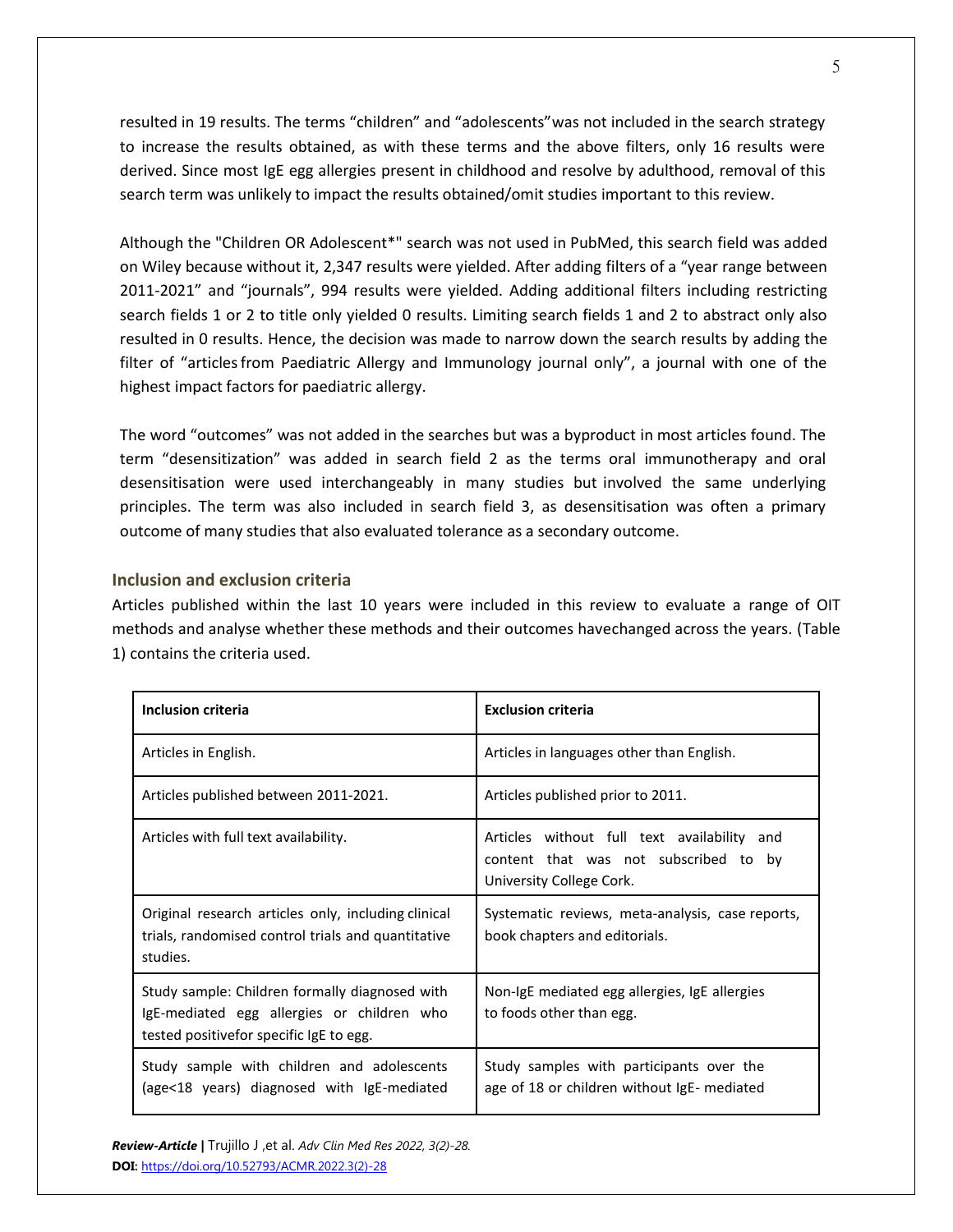| egg allergy.                                                                                                                                                                                   | egg allergy.                                                    |
|------------------------------------------------------------------------------------------------------------------------------------------------------------------------------------------------|-----------------------------------------------------------------|
| <b>Studies</b><br>evaluating<br>the<br>oral<br>of<br>use<br>immunotherapy.                                                                                                                     | Studies examining therapies other than oral<br>immunotherapy.   |
| Studies whose outcomes directly related to<br>children's tolerance to egg after OIT or studies<br>that at least did a long term follow up<br>evaluation of participants post the OIT protocol. | Studies whose outcomes were not related<br>to tolerance to egg. |

**Table 1:** Inclusion and Exclusion Criteria.

## **Study selection process**

The initial search on PubMed yielded 59 results, which was subsequently reduced to 19 after the addition of filters. The search on Wiley yielded 2,131 results which were reduced to 139 after filters were applied. Once duplicate articles were removed, 152 articles remained which were screened based on their titles, leading to the exclusion of 138 articles. The abstract and full text of the remaining 14 articles was read to assess which ones best fit the inclusion and exclusion criteria of this review. Finally, 10 articles were selected to be included in this review. The reasons for exclusion are summarized in (Table 2) and the study selection process is summarized in (Figure 2).



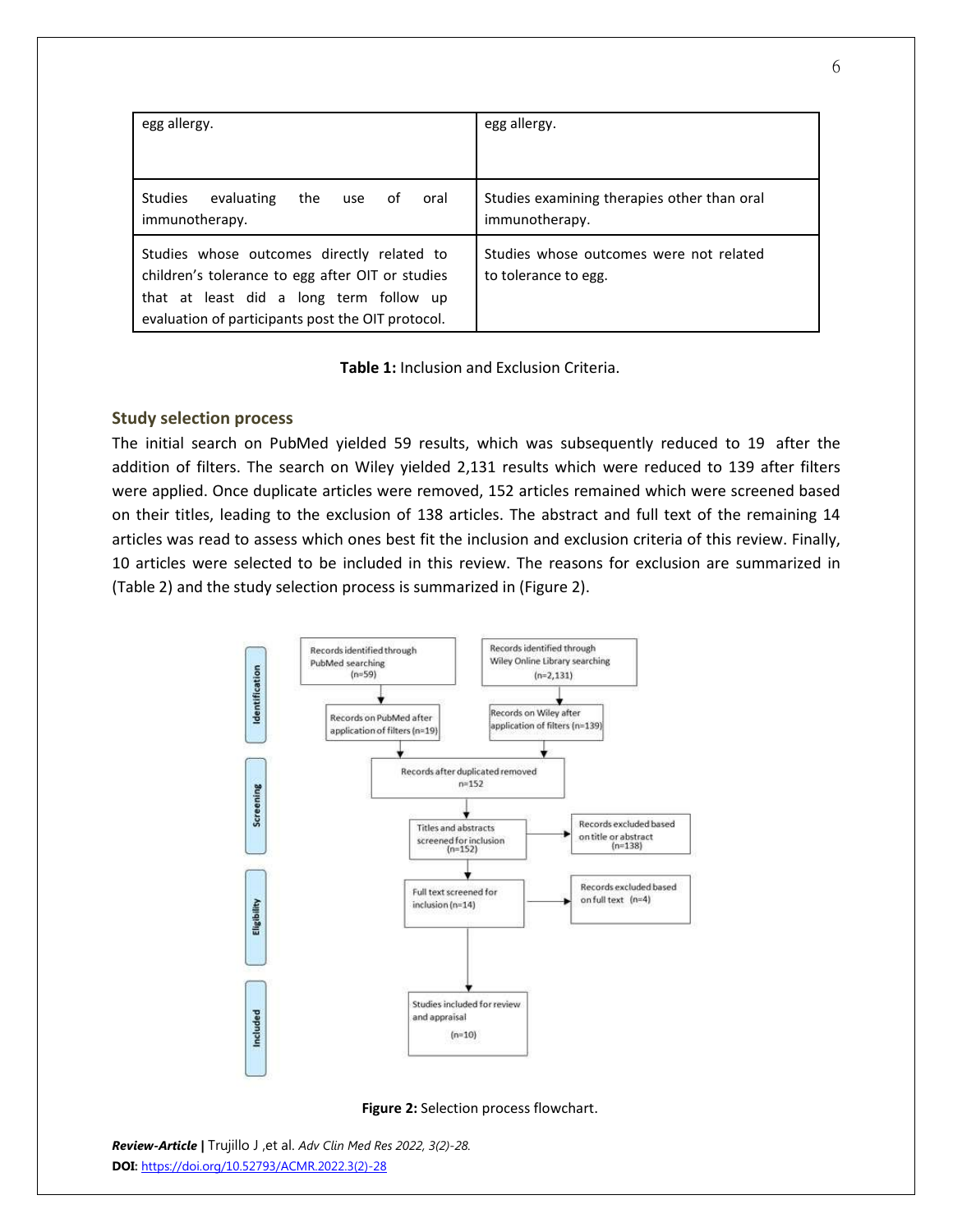| <b>Reason for exclusion from review</b>                                                    | <b>Number</b><br>οf<br>articles<br>excluded |
|--------------------------------------------------------------------------------------------|---------------------------------------------|
| Study published prior to 2011.                                                             | 1                                           |
| Continuation of a study that was selected for inclusion inthe review.                      | 1                                           |
| Studies that solely focus on measuring immunological profiles before<br>or after OIT.      | 3                                           |
| Studies that focused only on safety of OIT.                                                | 4                                           |
| Titles<br>that did not mention oral<br>immunotherapy<br>or oral<br>desensitisation.        | 7                                           |
| Articles that also assessed other allergies and were not specific to egg<br>allergy alone. | 47                                          |
| Not original research articles.                                                            | 78                                          |
| Retrospective chart review.                                                                | 1                                           |
| Total                                                                                      | 142                                         |

**Table 2:** Reasons for exclusion of articles from this review.

## **Data extraction and management**

Data regarding author name, study location, study objectives, methods, sample size and characteristics, key findings and strengths and limitations was extracted for each of the 10 selected articles. The reference manager software Zotero was utilised to manage references.

## **Article validity and quality**

The CASP critical appraisal checklist for the relevant article types was used to assesstheir quality and validity. Two questions in the randomised control trial CASP checklistregarding application of 'methods to my local population' and 'those in my care' werenot applicable to this review and hence were not included.

## **Results**

Eight articles were randomised control trials and two were prospective cohort studies. Their sample sizes varied from 20 - 72 children. A summary of the results is presented in (Table 3). The results after critical appraisal are shown in (Table 4 and 5).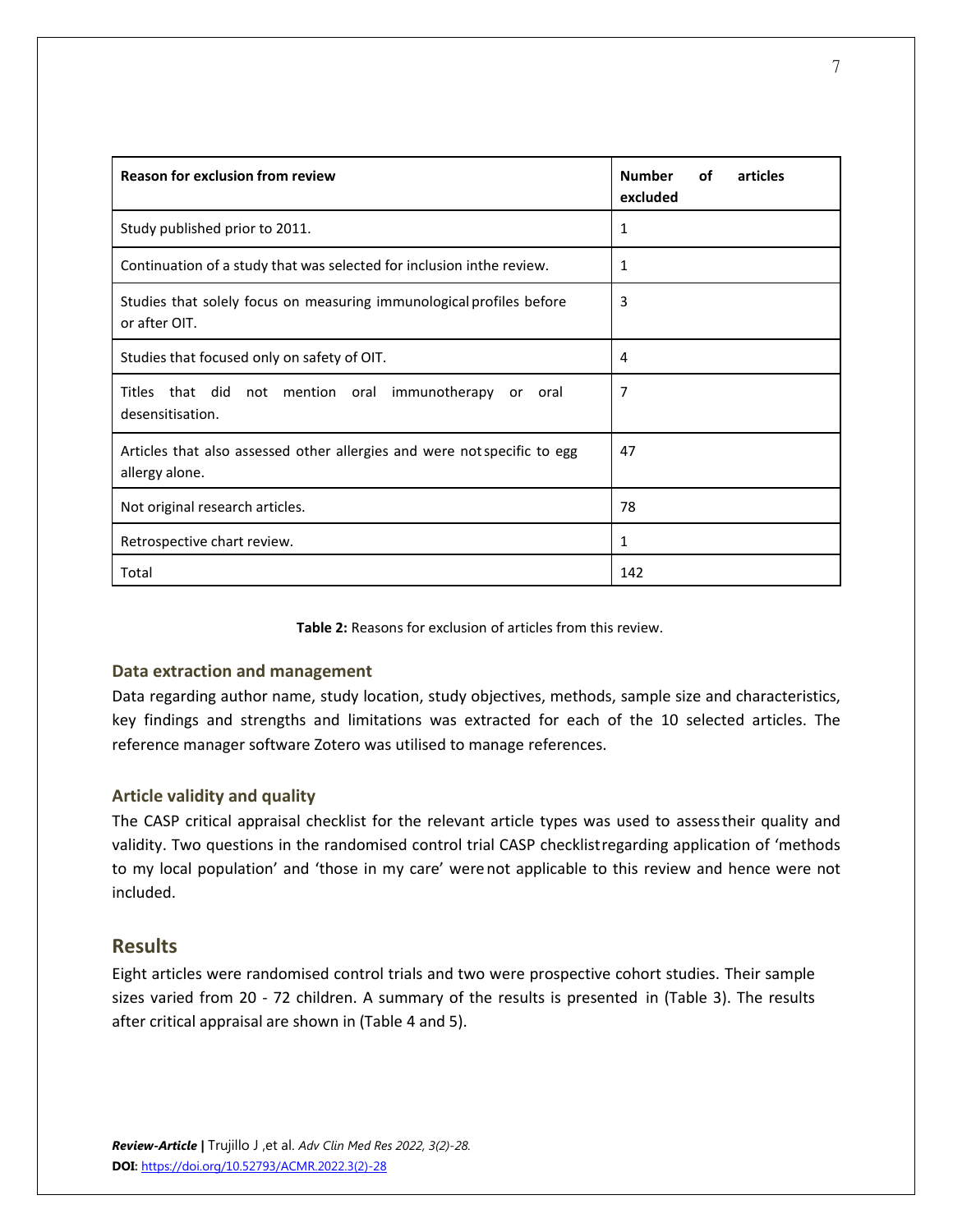#### **Current oral immunotherapy methods being trialed**

Different egg products were used in each study. Five studies used powdered egg [13,16-18,22]. One used egg proteins [12]. Three used pasteurised egg [11,17,20].

One used hydrolysed egg and another used raw egg [19,21]. The shortest protocollasted 5 days, and the longest, 4 years [16,20].

Dose escalation followed by a maintenance phase was commonly implemented [11-13,16,22]. Four studies conducted dose escalations without a maintenance dose [17-21]. Giavi et al, was the only study without dose escalation, with a daily maintenance dose of  $9 \pm 1g$  HyDE throughout the protocol [22].

The final dose administered differed across OIT protocols. Jones et al's maintenance phase was 2g EW powder [16]. The target maintenance dose in Kim et al's study was 2500mg and 1g in Palosuo et al's study [11,13]. The cumulative dose for Meglio et al's study was 25ml, 8ml for García Rodríguez et al, 10g for Fuentes et al, 2808 mg for Escudero et al, and 4g for Caminiti and Akashi et al [12,17,18, 20,22].

#### **Outcomes of oral immunotherapy methods**

Some studies aimed to induce tolerance while others aimed to desensitise patients. Seven assessed desensitisation and tolerance [11,12,16-18,20,21]. Three assessed desensitisation only [13,19,22]. In 6 studies desensitisation/tolerance was achieved in more than 50% of the OIT group [11-13,17,20-22]. Seven studies noted an increase in IgG4 in the OIT group [11,13,17-20,22]. The SPT size decreased after OIT as compared to baseline in 5 studies [12,17,18,20,21].

Decreased IgE was noted post protocol by 4 studies [12, 13, 20, 21]. Giavi et al additionally found lower levels of CD63+ (*P* = 0.07) and CD203c+ (−10.96 (± 22.56) vs 9.94 (± 21.31), *P* = 0.04) cells post OIT as compared to post placebo [22].

Allergic reactions during protocol occurred in 9 studies [11-13,17-22]. Meglio et al found that at follow up, all children were symptom free [21]. Kim et al and Jones et al reported reductions in dosing symptoms after year 1 and 2 of their studies respectively [11,16].

#### **Factors that affect the outcomes of these methods**

#### **Patient factors**

Kim et al suggested that patients who were already tolerant to baked egg were more likely to achieve SU (43.5% vs 17.9%) [11]. Another study showed an inverse correlation between patient's sensitisation to all 4 egg allergens and their tolerated doses at 8 months of OIT (*r* = −0.477; *P <* .001) [13]. Escudero et al found that those who had adverse reactions during follow up had higher baseline IgE levels (8.6 (0.7– 162) vs 4.7 (0.7–15.5) OVM-sIgE levels (kU/L), *P* < 0.05) and Palosuo et al noted that most desensitised at 8 months, had lower baseline IgE levels (95% of desensitised subjects had IgE levels below 57 kU/L for egg white) [12,13]. Compliance to protocols varied, with Escudero reporting 57% of patients disliking the egg product used [12].

8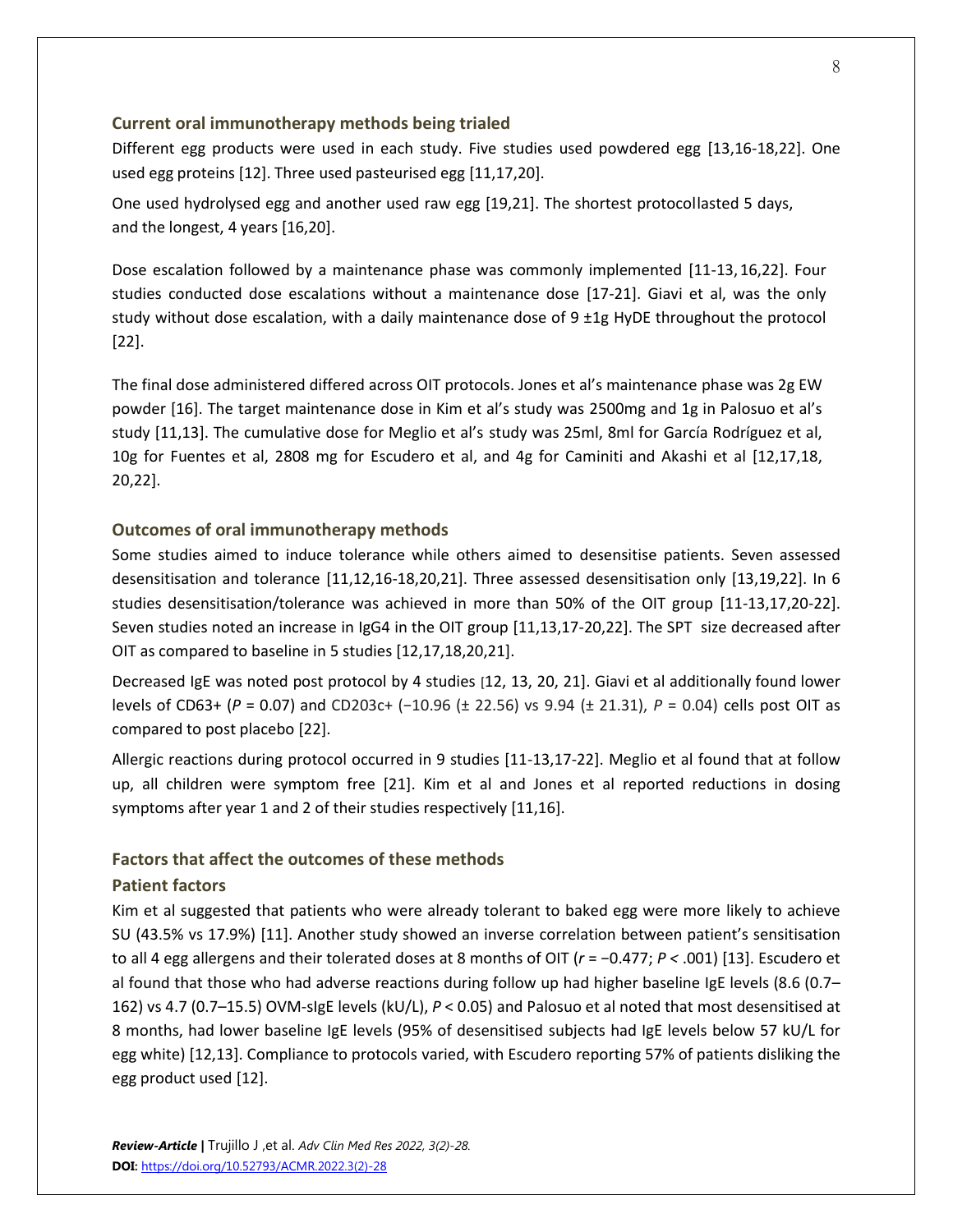Akashi et al reported that 1 patient refused product intake [19]. Kim et al noticed increased compliance in the OIT group as compared to the BE group (95.1% and 95.4% vs 89.8%) [11].

## **Protocol factors**

Jones et al concluded that SU was enhanced with a longer protocol [16]. Palosou et al also reported greater numbers achieving desensitisation at 18 months as compared to 8 months (72% vs 44%) [13]. Meglio et al administered cetirizine with each egg dose and Palosou et al administered antihistamines before every dose until maintenance phase [13,21]. Spontaneous tolerance during the protocol was not accounted for by Caminiti and Jones et al [16,18]. Spontaneous tolerance was achieved by 21.8% of Fuentes- Aparicio's control group [17]. There were varying definitions of desensitisation and tolerance across all studies.

| Author,<br>(Year),<br>Location,<br><b>Title</b>                                                                                                                                                                 | <b>Objectives</b>                                                                                                                                                                                                                                            | <b>Study population, sample</b><br>size, selection criteria                                                                                                                                                                                                                                                                                                                        | Study design, methods                                                                                                                                                                                                                                                                                                                                                                                                                                                                                                                                                                                                                | <b>Key findings</b>                                                                                                                                                                                                                                                                                                                                                                                                                                                                                                               | <b>Strengths</b><br>and<br>limitations                                                                                                                                                                                                                                                                                                                                                                     |
|-----------------------------------------------------------------------------------------------------------------------------------------------------------------------------------------------------------------|--------------------------------------------------------------------------------------------------------------------------------------------------------------------------------------------------------------------------------------------------------------|------------------------------------------------------------------------------------------------------------------------------------------------------------------------------------------------------------------------------------------------------------------------------------------------------------------------------------------------------------------------------------|--------------------------------------------------------------------------------------------------------------------------------------------------------------------------------------------------------------------------------------------------------------------------------------------------------------------------------------------------------------------------------------------------------------------------------------------------------------------------------------------------------------------------------------------------------------------------------------------------------------------------------------|-----------------------------------------------------------------------------------------------------------------------------------------------------------------------------------------------------------------------------------------------------------------------------------------------------------------------------------------------------------------------------------------------------------------------------------------------------------------------------------------------------------------------------------|------------------------------------------------------------------------------------------------------------------------------------------------------------------------------------------------------------------------------------------------------------------------------------------------------------------------------------------------------------------------------------------------------------|
| Jones et al.<br>(2016)<br><b>United States</b><br>"Long-term<br>treatment with<br>egg oral<br>immunotherapy<br>enhances<br>sustained<br>unresponsivenss<br>that persists after<br>cessation of<br>therapy" (16) | Primary: To<br>evaluate the<br>efficacy and<br>safetyof egg<br>oral<br>immunothera<br>py (eOIT) in<br>participants<br>treatedfor up<br>to 4 years.<br>Secondary<br>: To assess<br>safety<br>during<br>additional<br>years of<br>continued<br>use of<br>eOIT. | $N = 55$<br>Inclusion:<br>-Children aged 5-18.<br>-History of eggallergy.<br>-Serum egg-specificigE >5kU/L<br>in children $\geq 6$ years ofage, or<br>12kU/L in children who were 5<br>years old.<br>Exclusion criteria:<br>-Children likely to outgrow<br>the egg allergy during OIT.<br>-Children with IgE levels lower<br>than thatindicated above.<br>-History of anaphylaxis. | <b>Randomised Control Trial</b><br>-Forty participants<br>randomlyassigned to<br>eOIT with EW powder<br>and 15 to placebo.<br>-Dosing halted at 10<br>months in placebo<br>group. eOIT group<br>continued dosing for 4<br>years and stopped after<br>SU achieved.<br>-Maintenance<br>phase=2g eggwhite<br>powder daily.<br>-OFCs to assess<br>desensitisation.<br>-If OFC 1 passed, OIT<br>haltedfor 4-6 weeks.<br>Second OFC and 10g<br>open egg feeding<br>conducted to assess SU.<br>-Those achieving SU<br>instructed to follow ad<br>libidumegg intake.<br>-Wilcoxon rank sum tests.<br>Fisher Exact tests using<br>SASsoftware | -SU defined as passing 2 <sup>nd</sup> OFC<br>and open egg feeding.<br>-At year 2, 27.5% of eOIT<br>patients achieved SU, and<br>50% at year 4.<br>-Mild symptoms with dosingin<br>54.5%. Reduction in dosing<br>symptoms after year2.<br>-At LFQs eOIT patients achieving<br>SU reported consuming higher<br>quantities and frequencies of egg.<br>-sigG4 increased (P = .001)and<br>SPT decreased<br>$(P = .0002)$ in eOIT patients<br>achieving SU.<br>-Egg IgE levels at baseline lower<br>in those achieving $SU(P = .07)$ . | Strengths:<br>-Long assessment<br>period.<br>-Multicenter study.<br>Limitations<br>-No food challenges<br>in placebo group<br>after treatment,<br>hence long-term<br>efficacy reported<br>was not controlled.<br>-Not controlled for<br>spontaneous<br>resolution of allergy.<br>-LFOs based<br>onrecall.<br>-Underpowered end<br>of study analysis<br>due to participant<br>withdrawal in the 4<br>years. |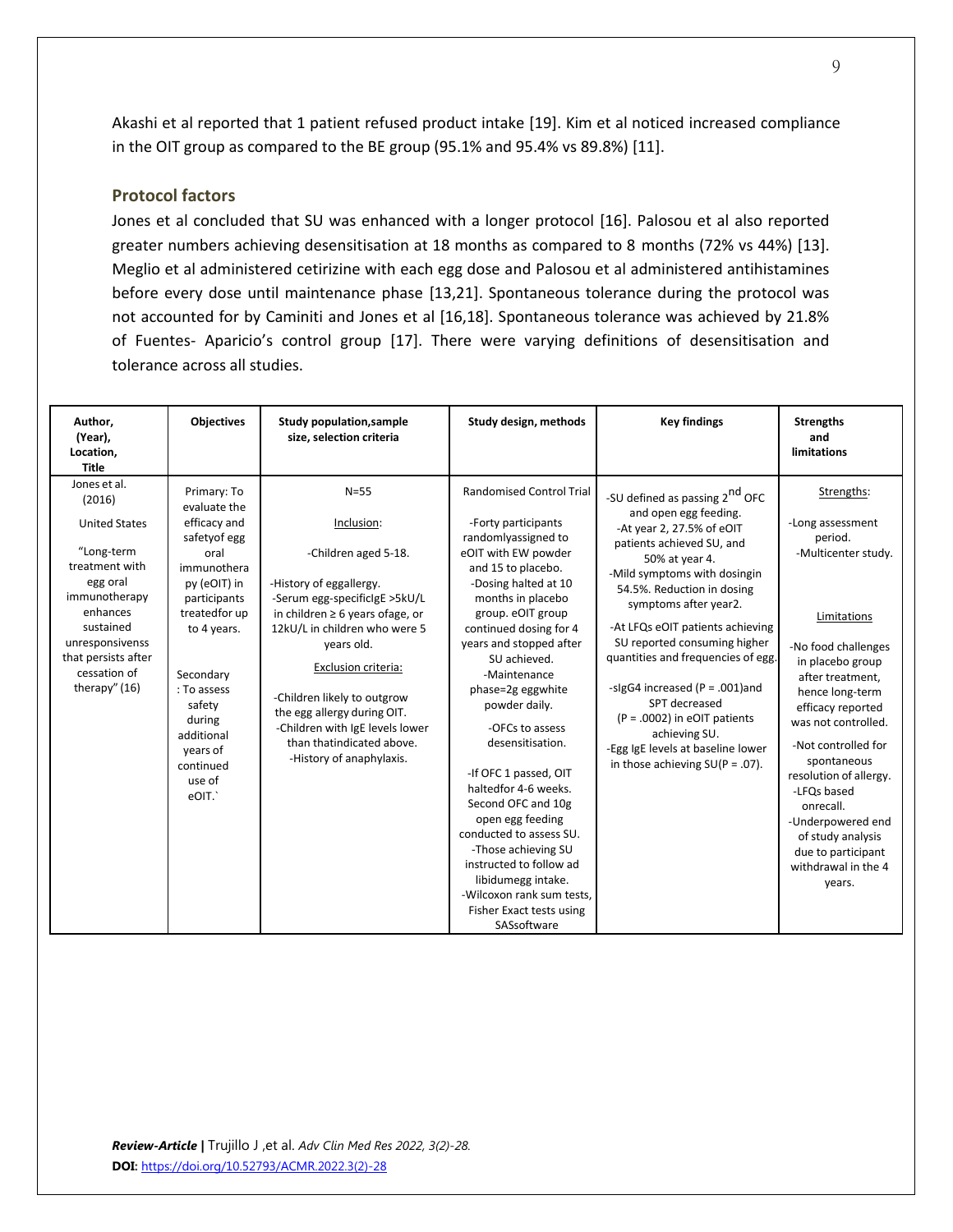| Giavi et al.<br>(2016)<br>Athens,<br>Davos,<br>Padua.<br>"Oral<br>immunotherapy<br>with low allergenic<br>hydrolysed egg in<br>egg allergic<br>children" (22)                                                                                          | Evaluate the<br>safetyand<br>efficacy of<br>Hydrolysed<br>egg (HydE)<br>product OIT<br>for<br>desensitisation<br>in<br>children<br>with egg<br>allergy.                                                                                                                                          | N=29 commenced, n=25<br>completed study. Participants<br>recruited from 3 studysites.<br>Inclusion:<br>-Age: 1-5.5 years old.<br>-Diagnosis of IgE mediated egg<br>allergy.                                                                                                                                                                                              | Prospective Cohort Study<br>-Fifteen patients<br>randomly assigned to<br>the HydE OIT group, 4<br>withdrew. Fourteen<br>assigned to placebo.<br>-Daily administration of a<br>sachet of $9 \pm 1g$<br>placebo or HyDE for<br>6 months.<br>-Fisher's exact test, t-test<br>andANCOVA model or<br>Wilcoxon rank sum test<br>conducted using SAS<br>software.                                                                                                                    | -Increase in IgG4 to EW, egg<br>yolk and OVA (P = $0.07$ , P = $0.01$<br>and $P = 0.04$ ) in<br>the HydE group comparedto<br>placebo.<br>-Nine adverse effects.<br>-No significant difference in<br>the maximum cumulative<br>dose tolerated between<br>groups ( $P = 0.35$ ).<br>-Lower percentage of CD63+<br>and CD203c+ cells seen in<br>HydE group compared to<br>placebo group(P=0.07 and<br>$P=0.04$ ).                                                                                    | Strengths:<br>-Placebo group.<br>-HydE is safer<br>forOIT.<br>-Basophil<br>activationtested.<br>Limitations:<br>-Adverse effects<br>inplacebo group.<br>-No explanation on<br>the determination<br>ofwhether adverse<br>reaction was related<br>or unrelated to the<br>product.<br>-Small<br>study<br>sample.                                                                                           |
|--------------------------------------------------------------------------------------------------------------------------------------------------------------------------------------------------------------------------------------------------------|--------------------------------------------------------------------------------------------------------------------------------------------------------------------------------------------------------------------------------------------------------------------------------------------------|--------------------------------------------------------------------------------------------------------------------------------------------------------------------------------------------------------------------------------------------------------------------------------------------------------------------------------------------------------------------------|-------------------------------------------------------------------------------------------------------------------------------------------------------------------------------------------------------------------------------------------------------------------------------------------------------------------------------------------------------------------------------------------------------------------------------------------------------------------------------|---------------------------------------------------------------------------------------------------------------------------------------------------------------------------------------------------------------------------------------------------------------------------------------------------------------------------------------------------------------------------------------------------------------------------------------------------------------------------------------------------|---------------------------------------------------------------------------------------------------------------------------------------------------------------------------------------------------------------------------------------------------------------------------------------------------------------------------------------------------------------------------------------------------------|
| Meglio et al.<br>(2012)<br>Rome, Italy<br>"Oral food<br>desensitization<br>in children with<br>IgE-mediated<br>hen's egg<br>allergy: a new<br>protocol with<br>raw hen's egg"<br>(21)                                                                  | Desensitise<br>children with<br>moderate-<br>severe IgE egg<br>allergies to<br>hen's eggs by<br>gradual<br>increased daily<br>dosage of raw<br>hen's eggs<br>over 6 months<br>to induce<br>tolerance to<br>the highest<br>dose possible<br>or allow<br>consumption<br>of 25ml of the<br>product. | $N=20$<br>Inclusion:<br>-Children aged >4years.<br>-Classified as having IgE hen's<br>egg (HE)allergy.<br>Exclusion:<br>-Receiving other oral<br>immunotherapy.<br>-Unstable asthma.                                                                                                                                                                                     | <b>Randomised Control Trial</b><br>-Ten children allocated to<br>oraldesensitisation(DG)<br>and 10 tocontrol group<br>$(CG)$ .<br>-CG: HE free diet.<br>- EW and yolk<br>diluted withwater.<br>-Doses doubled at 8 day<br>intervals until 80th day.<br>Thendoubled every 16<br>days to reach 25ml HE<br>by 6 months.<br>-Cetirizine<br>administration perday.<br>-Those achieving<br>25ml/dayadvised to<br>continue raw HE<br>intake.<br>-Wilcoxon rank sum test<br>analysis. | -SPT decreased in DG onlyin 6<br>months ( $p<0.01$ ).<br>-In DG 80% able to tolerate<br>25ml/day (p<0.01).<br>-Two months post<br>protocol these<br>children were<br>symptom free.<br>-Significant difference in sIgE<br>OVO in DG (p=0.02).<br>- In CG after 6 months, all<br>but 2 had a positive<br>DBPCFC.<br>-Adherence to the protocol=<br>98.7%.                                                                                                                                           | Strengths:<br>-Graduated<br>protocol, with<br>calculations for<br>each dose that<br>equally<br>distribute the<br>risk of adverse<br>effects<br>throughout<br>protocol.<br>-Suggests an ability<br>to predict<br>failure/success of<br>desensitization<br>protocols based on<br>REAST.<br>Limitations:<br>-No DBPCFC at the<br>end of the protocol<br>for the DG, only for<br>CG.<br>-Small sample size. |
| Kim et al. (2020) New<br>York, Maryland,<br>Arkansas, Colorado,<br>North Carolina, U.S.<br>"Induction of<br>sustained<br>unresponsiveness<br>after egg oral<br>immunotherapy<br>comparedto baked<br>eggtherapy in<br>children withegg<br>allergy" (11) | Evaluate the<br>safety and<br>efficacy of BE<br>consumption<br>with egg OIT in<br>patientswho are<br>tolerant to<br>baked egg but<br>allergic to<br>unbakedegg                                                                                                                                   | N=50, recruited<br>from 5 U.S sites.<br>Inclusion:<br>-Age group: 3-16years.<br>-IgE level ≥5 kUA/L toEW.<br>-Negative DBPCFC toBE.<br>-Positive DBPCFC tounbaked egg<br>and dose limiting symptoms to<br>≤1444mg EW protein.<br>Exclusion:<br>-Severe anaphylaxishistory.<br>-Eosinophilic gastrointestinal<br>disease in the last 2years.<br>-Poorly controlledasthma. | Randomised -BE<br>tolerant participants:<br>27assigned BE, 23<br>assigned OIT.<br>-Thirty nine BE<br>reactive, added<br>as a comparison<br>group, given<br>OIT.<br>-SU defined as passing<br><b>DBPCFC</b> with cumulative<br>dose of 7444 mg 8-10<br>weeks post termination<br>of BE or OIT.<br>-OIT: Dried EW powder.<br>-BE dose:<br>2000mg EW<br>protein for 2<br>years.                                                                                                  | -SU achievement higher<br>(P=0.009) in BE tolerant OIT<br>group than BE group.<br>-Success at SU DBPCFC higher<br>in BE tolerant than BE reactive<br>OIT group ( $P =$<br>$.031$ ).<br>-OIT groups had higher<br>sigG4 than BE group (P <<br>$.0001$ ).<br>-In all groups after the 1st<br>year, a lower percentage of<br>dosage symptoms were seen.<br>-At year 3 follow up: 73.7%in BE<br>tolerant OIT group, 23.5% in BE<br>group consumed unbaked egg in<br>diet. (OIT-R vs BE: $P = .003$ ). | Strengths:<br>-Multicenter study.<br>-Different egg<br>tolerance<br>phenotypes<br>andforms of<br>egg<br>compared.<br>-Long term<br>followup.<br>-Showed BE<br>treatment has<br>smaller effects<br>thanwas previously<br>hypothesised.<br>Limitations:<br>-Assumed BE reactive<br>based on 1DBPCFC.<br>-Small sample size.                                                                               |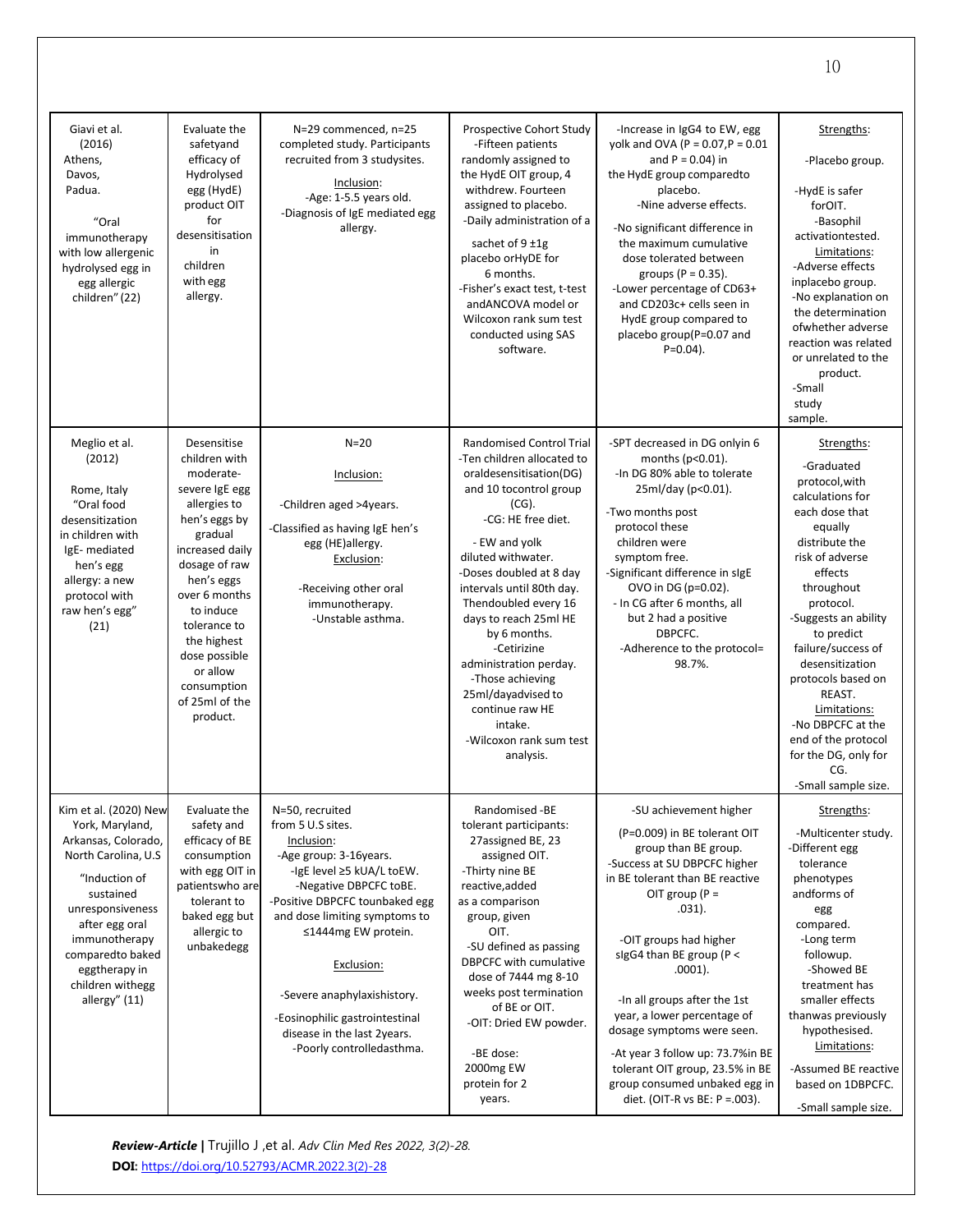|                                                                                                                                      |                                                                                                                                                                           |                                                                                                                                                                                                                                                                                                                                                                                                                           | -Daily home<br>administration,<br>escalation in clinic<br>every 2 weeks.<br>-Target maintenance<br>dose forOIT group: 2500<br>mg.Control Trial Those<br>passing DBPCFC at 2years<br>stopped BE/OIT for 8-10<br>weeks.<br>- Barnard exact<br>unconditionaltest and<br>Wilcoxon rank sum test.                                                                                                                                                                                                                                                                                                                                           | -Higher compliance in OIT<br>groups.<br>-Discontinuation from the study<br>due to symptoms fromdosing<br>observed in 3.7% participants in<br>BE group, 8.7% participants in BE<br>tolerant OIT group, 15.4%<br>participants in BE reactive group.                                                                                                                                                                                                                      | -Extra information<br>about dosing<br>givento OIT group.<br>-No placebo group.<br>-Lack of racial<br>diversity in sample.                                                                                                                                                                                                                                                                                                    |
|--------------------------------------------------------------------------------------------------------------------------------------|---------------------------------------------------------------------------------------------------------------------------------------------------------------------------|---------------------------------------------------------------------------------------------------------------------------------------------------------------------------------------------------------------------------------------------------------------------------------------------------------------------------------------------------------------------------------------------------------------------------|----------------------------------------------------------------------------------------------------------------------------------------------------------------------------------------------------------------------------------------------------------------------------------------------------------------------------------------------------------------------------------------------------------------------------------------------------------------------------------------------------------------------------------------------------------------------------------------------------------------------------------------|------------------------------------------------------------------------------------------------------------------------------------------------------------------------------------------------------------------------------------------------------------------------------------------------------------------------------------------------------------------------------------------------------------------------------------------------------------------------|------------------------------------------------------------------------------------------------------------------------------------------------------------------------------------------------------------------------------------------------------------------------------------------------------------------------------------------------------------------------------------------------------------------------------|
| García Rodríguez et<br>al.<br>(2011)<br>Ciudad Real, Spain<br>"Oral rush<br>desensitizatio n to<br>egg: efficacy and<br>safety" (20) | Using an oral<br>rush<br>desensitistion<br>method to<br>assess its<br>efficacy, safety,<br>and<br>immunological<br>effects in egg<br>allergic<br>patients.                | N=23 patients<br>aged<br>5-17 years<br>(mean age<br>8.1 years), 6<br>girls, 17 boys.<br>Inclusion:<br>-Children aged 5<br>or over who<br>visited the<br>Allergy<br>Department of<br>Ciudad Real<br>General<br>Hospital.<br>-Diagnosed with<br>IgE mediated<br>egg allergy.<br>-Informed<br>consent.<br>Exclusion:<br>-Children with<br>intercurrent<br>disease.<br>-Children with<br>unstable<br>respiratory<br>function. | Prospective Cohort<br>Study<br>-Pasteurised raw EW.<br>-Day 1: 5 doses of EW<br>given to the patient at<br>1 hour intervals.<br>-Day 5: 8 ml followed<br>by 2hr interval and<br>then 2 doses of half<br>cooked egg 30 mins<br>apart.<br>-Desensitisation<br>defined as tolerating<br>8ml raw egg and 1<br>whole cooked egg.<br>-Patients tolerating a<br>full cooked egg<br>instructed to continue<br>daily ingestion for 3<br>months.<br>-Then interval of<br>exposure was<br>broadened to 48 hrs<br>and at 6 months to 72<br>hrs.<br>-SPSS software.<br>Descriptive statistics,<br>Wilcoxon test, t-test<br>or Mann-Whitney<br>test. | -In total 20/23 patients achieved<br>tolerance to full cooked egg,<br>14/20 achieved it in the 5 days of<br>protocol.<br>-Patient with highest IgE levels<br>terminated protocol.<br>-SPT and mean sigE in those<br>taking >5 days to achieve<br>tolerance was larger than those<br>taking 5 days (P=0.037, P=0.009).<br>-Allergic reactions in 78.3%.<br>-sigG levels significantly high at 3<br>weeks.<br>-Significant decrease in sIgE by<br>the 6 month follow up. | Strengths:<br>-After age 5 there is<br>lower rate of<br>tolerance acquisition.<br>-Anaphylaxis<br>patients included.<br>-8ml raw EW<br>tolerance should be<br>enough to protect<br>patients from egg in<br>normal diet.<br>-Quick achievement<br>of tolerance.<br>-Good safety margin.<br>Limitations:<br>-Small sample size.<br>-No control group.<br>-Dosage in hospital<br>potentially<br>contributed to<br>success rate. |
| Fuentes-Aparicio et<br>al. (2013)<br>Madrid, Spain<br>"Specific oral                                                                 | -Using an oral<br>desensitisation<br>protocol with<br>powdered<br>pasteurised egg<br>to induce<br>clinical<br>tolerance in<br>children with<br>persistent egg<br>allergy. | $N = 72$<br>Inclusion:<br>-Children aged 4-<br>15.<br>-Male and<br>female.                                                                                                                                                                                                                                                                                                                                                | Randomised control<br>trial<br>-40 children<br>randomised into<br>specific oral tolerance<br>induction (SOTI) group<br>and 32 into the egg<br>elimination diet<br>(control group).<br>-Protocol: 13 weeks<br>duration.                                                                                                                                                                                                                                                                                                                                                                                                                 | -Tolerance achieved by 37/40<br>(92.5%) of children in SOTI group,<br>compared to only 21.8% of the<br>control group developing<br>spontaneous tolerance<br>$(p<0.0001)$ .<br>-During protocol, 21/40 (52.5%)<br>of patients had symptoms. Severe<br>reactions in 13, epinephrine was<br>required in 5 children.<br>-Reduction in weal size in all<br>patients at the end of SOTI<br>(p<0.001) at all dilutions.                                                       | Strengths:<br>-Older participants,<br>indicating that<br>tolerance achieved<br>was due to the<br>treatment and not<br>spontaneous<br>tolerance (seen in<br>younger patients).<br>-Antihistamines or<br>corticosteroids were<br>only given during<br>adverse reactions.                                                                                                                                                       |
| tolerance induction                                                                                                                  |                                                                                                                                                                           | -Persistent egg                                                                                                                                                                                                                                                                                                                                                                                                           |                                                                                                                                                                                                                                                                                                                                                                                                                                                                                                                                                                                                                                        |                                                                                                                                                                                                                                                                                                                                                                                                                                                                        |                                                                                                                                                                                                                                                                                                                                                                                                                              |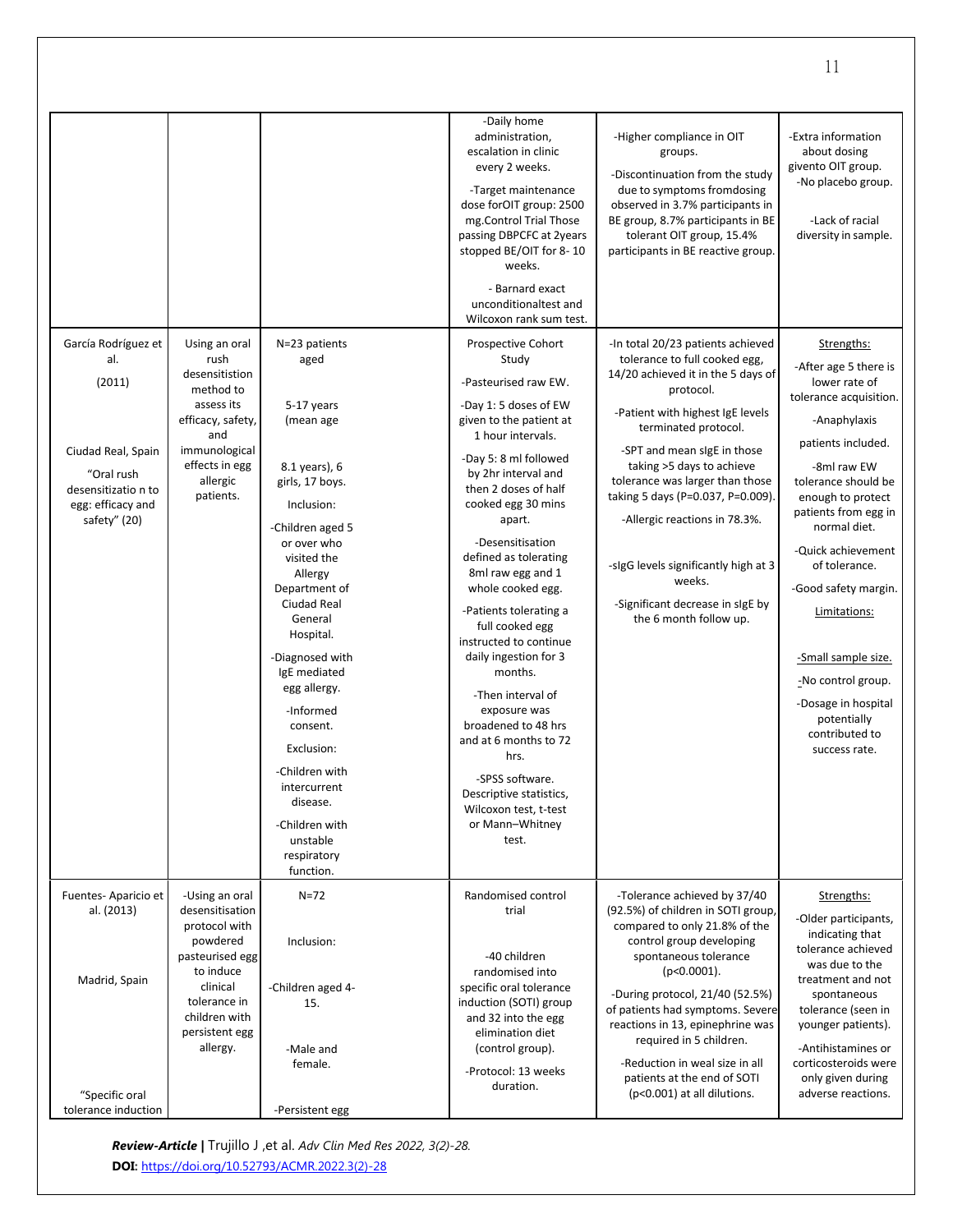| in paediatric patients<br>with persistent egg<br>allergy" (17)                                                                                                                                                    | -When total<br>tolerance is not<br>induced, the<br>aim is to raise<br>the tolerance<br>threshold to<br>avoid potential<br>adverse effects<br>from accidental<br>egg<br>consumption.                                                                                                 | allergy.<br>-Egg allergy<br>confirmed by<br>OFC.                                                                                                                                                                                                                                                                                                                                                       | -Powdered<br>pasteurised egg mixed<br>into milkshakes or<br>juice.<br>-Began with 1mg and<br>there were weekly<br>increases in the dose<br>until tolerance to 10g<br>(equivalent to 1 full<br>egg) was achieved.<br>-Doses increased<br>weekly at clinic and<br>the last tolerated dose<br>was continued at<br>home daily for that<br>week.<br>-One month after the<br>protocol, if the child<br>had good<br>tolerance they were<br>recommended to<br>follow a normal diet.<br>-Open OFC to raw egg<br>done after at least 6<br>months of completing<br>SOTI.<br>- SPSS used for<br>statistical analysis.<br>Wilcoxon test<br>conducted. | -Significant change in IgG (p<0.05)<br>with EW.<br>-Nine patients had previously<br>undergone milk oral therapy<br>induction protocol successfully.<br>-One patient in SOTI suffered<br>anaphylactic reactions.                                                                                                                                                                                                                                                                                                                                                                                                                                                                                                                                                                                | Limitations:<br>-Open OFC rather<br>than DBPCFC.<br>-Tolerance to raw egg<br>was not tested in all<br>patients.<br>-Exclusion criteria not<br>well defined.                                                                                                                                                                                                                                                                                                                                                           |
|-------------------------------------------------------------------------------------------------------------------------------------------------------------------------------------------------------------------|-------------------------------------------------------------------------------------------------------------------------------------------------------------------------------------------------------------------------------------------------------------------------------------|--------------------------------------------------------------------------------------------------------------------------------------------------------------------------------------------------------------------------------------------------------------------------------------------------------------------------------------------------------------------------------------------------------|------------------------------------------------------------------------------------------------------------------------------------------------------------------------------------------------------------------------------------------------------------------------------------------------------------------------------------------------------------------------------------------------------------------------------------------------------------------------------------------------------------------------------------------------------------------------------------------------------------------------------------------|------------------------------------------------------------------------------------------------------------------------------------------------------------------------------------------------------------------------------------------------------------------------------------------------------------------------------------------------------------------------------------------------------------------------------------------------------------------------------------------------------------------------------------------------------------------------------------------------------------------------------------------------------------------------------------------------------------------------------------------------------------------------------------------------|-----------------------------------------------------------------------------------------------------------------------------------------------------------------------------------------------------------------------------------------------------------------------------------------------------------------------------------------------------------------------------------------------------------------------------------------------------------------------------------------------------------------------|
| Escudero et al.<br>(2015)<br>Madrid, Spain<br>"Early sustained<br>unresponsive ness<br>after short-course<br>egg oral<br>immunothera py: a<br>randomized<br>controlled study in<br>egg-allergic<br>children" (12) | -Assessing the<br>efficacy of a<br>short course of<br>egg oral<br>immunotherapy<br>to induce SU to<br>egg.<br>-Evaluate safety<br>of OIT.<br>- Assess<br>desensitisation<br>induction.<br>-Assess the<br>possible<br>predictors to<br>develop<br>sustained<br>unresponsivene<br>SS. | $N=61$<br>Children aged 5-<br>17 years.<br>Inclusion:<br>-History of<br>symptomatic<br>allergic reaction.<br>-Male and<br>female.<br>-IgE egg allergy.<br>-Egg avoidance<br>diet/baked<br>egg/extensively<br>heat-treated<br>egg.<br>-SPT $\geq$ 3 mm and<br>sigE for EW, OVA<br>and/or OVM<br>≥0.7 kU/L.<br>-Positive DBPCFC<br>to dehydrated<br>EW during<br>enrolment.<br>Exclusion:<br>-History of | <b>Randomised Control</b><br>Trial<br>-Randomised into OIT<br>group(OITG)=30<br>patients, control<br>$group(CG)=31$<br>patients. - CG on 4<br>months egg<br>avoidance. OITG on 3-<br>month OIT, then egg<br>avoidance for 1<br>month.<br>-Initial-day dose<br>escalation of EW<br>protein (cumulative<br>dose $280$ mg)<br>administered at 20<br>min intervals in a<br>single day.<br>-Phase ended when<br>patient had a<br>reaction.<br>-Build-up phase:<br>weekly increase in<br>dose until 2808 mg.<br>-If a dose was                                                                                                                 | -SU defined as consuming<br>2808mg EW protein without<br>symptoms, at 4 month DBPCFC.<br>-Desensitisation achieved in<br>28/30(93%) of OITG (median 32.5<br>days).<br>-At 4 month DBPCFC 37% of the<br>OITG passed and 3% of the CG<br>passed.<br>-OITG who did not pass the 4th<br>month DBPCFC had increased<br>their threshold to a mean dose of<br>481.3 mg compared to CG's<br>threshold mean dose of 256.2 mg<br>at 4 months ( $P = 0.02$ ).<br>-During OIT, 145 adverse effects,<br>most in build up phase.<br>-Decreased SPT size in OITG at 4<br>months, compared to baseline (P<br>$= 0.001$ ).<br>-Decreased OVA-sigE, at 4<br>months in the OITG ( $P < 0.001$ )<br>-Higher baseline sigE in<br>those who had adverse<br>reaction ( $P < 0.05$ ).<br>-In maintenance phase, 57% of | Strengths:<br>-Safe consumption<br>after protocol.<br>- Higher dose of egg<br>(2808 mg protein)<br>as compared to<br>previous studies, to<br>eliminate risk of<br>accidental exposure.<br>- Allergenicity of eggs<br>maintained by giving<br>undercooked eggs.<br>Limitations:<br>-Risk of lack of<br>adherence due to<br>difficulty consuming<br>egg.<br>-No placebo group.<br>-Patients had lower<br>sigE levels to egg<br>protein as compared<br>to patients in other<br>studies, which could<br>influence success |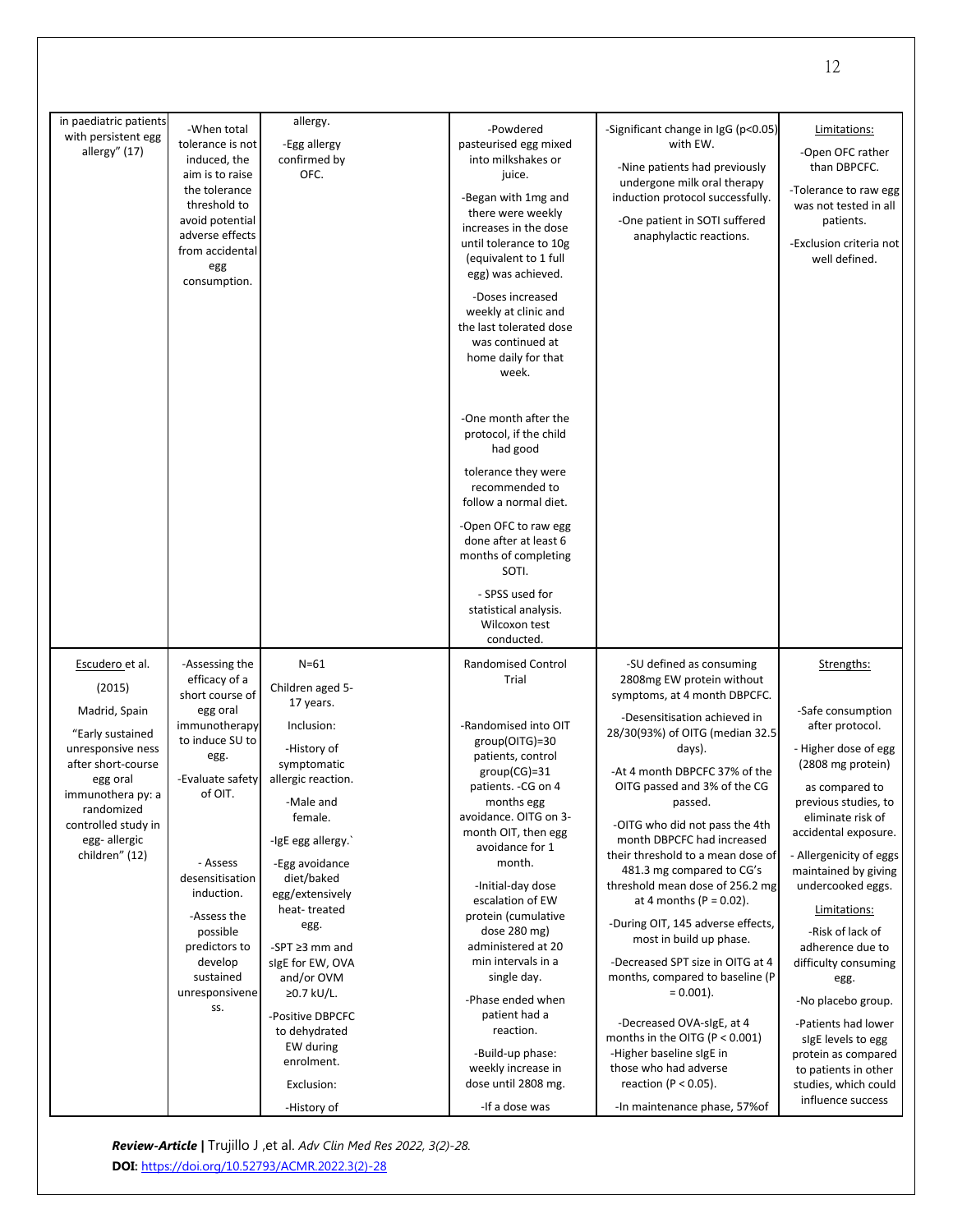|                                                       |                                                         | severe<br>anaphylaxis.<br>-Non-IgE mediatedegg<br>reaction.<br>-Eosinophilic<br>oesophagitis.<br>-Allergy to placebo- controlled<br>challenge or contraindication to<br>epinephrine use.<br>-Severe immune<br>deficiency.<br>-Autoimmune /malignant disease. | tolerated, the<br>following week the<br>patient continued<br>daily intake of this<br>dose at home.<br>-Maintenance phase:<br>At least<br>1 undercooked egg every<br>48 hrs. Child allowed to<br>consumeother egg foods.<br>-Personalised<br>strategiesduring<br>adverse effects.<br>-OITG passing DBPCFC<br>at 4months asked to<br>incorporateegg into the<br>diet ad libitum.<br>-Fisher's exact<br>test,<br>Wilcoxontest,<br>Youden index<br>and likelihood<br>ratio calculated. | the OITG reported difficulty with<br>egg intake dueto disliking the<br>appearance, texture and/or taste.               | ratio.                                                                                         |
|-------------------------------------------------------|---------------------------------------------------------|--------------------------------------------------------------------------------------------------------------------------------------------------------------------------------------------------------------------------------------------------------------|------------------------------------------------------------------------------------------------------------------------------------------------------------------------------------------------------------------------------------------------------------------------------------------------------------------------------------------------------------------------------------------------------------------------------------------------------------------------------------|------------------------------------------------------------------------------------------------------------------------|------------------------------------------------------------------------------------------------|
| Palosuo et al.<br>(2021)                              | To determine<br>efficacy of<br>raw EW                   | N=50 commenced.Inclusion:<br>-Age: 6-17 years.                                                                                                                                                                                                               | Open Label Randomised<br>Trial                                                                                                                                                                                                                                                                                                                                                                                                                                                     | -Desensitisation: consuming<br>maintenance dose target<br>without symptoms.                                            | Strengths:<br>-Raw EW to                                                                       |
| Finland<br>"A"                                        | powder OIT in<br>persistent egg<br>allergic<br>children | -History of hen's eggallergy.<br>-EW-sIgE ≥0.35 kU/L.                                                                                                                                                                                                        | -Randomly, 23<br>assigned toegg<br>avoidance, 33 to<br>OIT.                                                                                                                                                                                                                                                                                                                                                                                                                        | -In control group 1/20 passed<br>the rechallenge in 6<br>months.                                                       | desensitise to<br>allegg<br>allergens.<br>-First study to show                                 |
| Randomized, Open-<br>Label Trial of Hen's<br>Egg Oral | and its effects<br>on humoral<br>responses.             | -Mild/moderate reaction<br>during baseline DBPCFC.<br>-Referred to Department of                                                                                                                                                                             | -OIT 8 months or<br>avoidance 6months.<br>-At 6 months, rechallenge<br>in avoidance group, at 8                                                                                                                                                                                                                                                                                                                                                                                    | -In OIT group 22/50(44%)<br>reached desensitisation.                                                                   | that sensitivity to all 4<br>allergens (Gal d 1-4)<br>correlates with poor<br>desensitisation. |
| Immunothera py:<br>Efficacy and<br>Humoral Immune     |                                                         | Allergology in Helsinki<br>University Central Hospital.<br>Exclusion:                                                                                                                                                                                        | months crossed over to<br>OIT.                                                                                                                                                                                                                                                                                                                                                                                                                                                     | - Symptoms in 82% during build<br>up phase.<br>-After 18 months of OIT 44/50                                           | Limitations:<br>-Not controlled trial,<br>no placebo.                                          |
| Responses in 50<br>Children"<br>(13)                  |                                                         | -Uncontrolled/severe                                                                                                                                                                                                                                         | OIT: -Build up phase (8                                                                                                                                                                                                                                                                                                                                                                                                                                                            | (88%) of all patients were<br>consuming egg. 36/50 were<br>considered desensitised.                                    | -OFC with avoidance<br>group could cause                                                       |
|                                                       |                                                         | asthma.<br>-Poor adherence.                                                                                                                                                                                                                                  | months): daily dosing of<br>pasteurised EW powder.                                                                                                                                                                                                                                                                                                                                                                                                                                 | -Throughout OIT IgG4<br>concentration increased (P                                                                     | misclassification bias.<br>-Possibility of<br>participants                                     |
|                                                       |                                                         | -Autoimmune disease.                                                                                                                                                                                                                                         | -Antihistamine dose until<br>2nd week of maintenance<br>phase.                                                                                                                                                                                                                                                                                                                                                                                                                     | $0.001$ .                                                                                                              | outgrowing allergy in<br>the 2 months before<br>commencement of                                |
|                                                       |                                                         | -Pregnancy.                                                                                                                                                                                                                                                  | -Dose escalations weekly<br>then biweekly.                                                                                                                                                                                                                                                                                                                                                                                                                                         | -At 8 months: decrease in IgE<br>for Gal d $2 (P < .01)$ .<br>-Of those fully desensitised at 8                        | OIT.                                                                                           |
|                                                       |                                                         | -Severe systemic illness.<br>-Malignant neoplasia.                                                                                                                                                                                                           | -Maintenance dose target<br>=1g EW protein.                                                                                                                                                                                                                                                                                                                                                                                                                                        | months, 21/22 had baseline IgE<br><57 kU/L for EW.                                                                     | -Occurrence of<br>dosing symptoms<br>could be                                                  |
|                                                       |                                                         |                                                                                                                                                                                                                                                              | -Maintenance phase: 1/3rd<br>EW daily.<br>-After 3 months on target                                                                                                                                                                                                                                                                                                                                                                                                                | -At baseline 54% of the 50<br>participants were sensitisedto                                                           | underestimated<br>asno daily log<br>kept.                                                      |
|                                                       |                                                         |                                                                                                                                                                                                                                                              | dose, open oral egg<br>challenge conducted in<br>fully desensitised patients.                                                                                                                                                                                                                                                                                                                                                                                                      | all Gal d 1-4. Significant<br>correlation between this and<br>their tolerated dose at 8<br>months ( $r = -0.477$ ; P < | -No antibody analysis<br>at 18months.                                                          |
|                                                       |                                                         |                                                                                                                                                                                                                                                              | -T-test, Spearman Rank<br>and Pearson correlation                                                                                                                                                                                                                                                                                                                                                                                                                                  | .001) and discontinuation of<br>protocol.                                                                              |                                                                                                |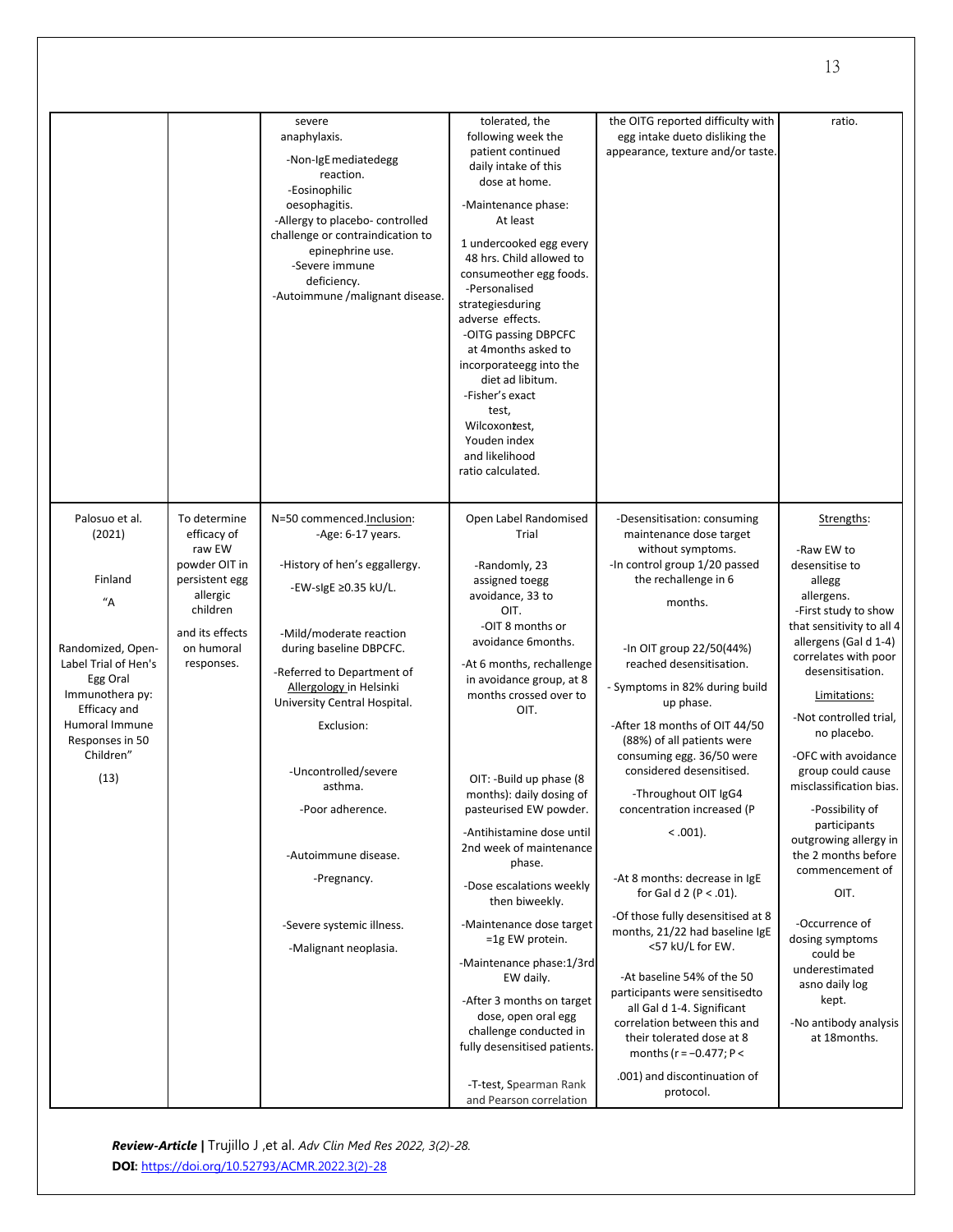|                                                                                                                                                                                           |                                                                                                                                                         |                                                                                                                                                                                                 | tests and Mann-Whitney U<br>or the Kruskal-Wallis test.                                                                                                                                                                                                                                                                                                                                                                                                                                                                                                                                                                                                                                                                                                                    |                                                                                                                                                                                                                                                                                                                                                                                                                                                                                                                                                                                                                                                                      |                                                                                                                                                                                                                                                                                                                                                                                                 |
|-------------------------------------------------------------------------------------------------------------------------------------------------------------------------------------------|---------------------------------------------------------------------------------------------------------------------------------------------------------|-------------------------------------------------------------------------------------------------------------------------------------------------------------------------------------------------|----------------------------------------------------------------------------------------------------------------------------------------------------------------------------------------------------------------------------------------------------------------------------------------------------------------------------------------------------------------------------------------------------------------------------------------------------------------------------------------------------------------------------------------------------------------------------------------------------------------------------------------------------------------------------------------------------------------------------------------------------------------------------|----------------------------------------------------------------------------------------------------------------------------------------------------------------------------------------------------------------------------------------------------------------------------------------------------------------------------------------------------------------------------------------------------------------------------------------------------------------------------------------------------------------------------------------------------------------------------------------------------------------------------------------------------------------------|-------------------------------------------------------------------------------------------------------------------------------------------------------------------------------------------------------------------------------------------------------------------------------------------------------------------------------------------------------------------------------------------------|
| Caminiti et al.<br>(2015)<br>Palermo, Italy<br>"Oral Immunothera<br>py for Egg Allergy:<br>A Double-Blind<br>Placebo- Controlled<br>Study, with<br>Postdesensitization<br>Follow-Up" (18) | Investigate<br>the efficacy of<br>egg OIT for<br>desensitisatio<br>n and assess<br>if tolerance<br>can be<br>maintained<br>post<br>desensitisatio<br>n. | $N = 31$<br>Inclusion:<br>-Male and female.<br>-Age: 4-11 years.<br>-Hen's egg allergy: positive<br>DBPCFC, clinical history, SPT,<br>sigE positive assayfor hen's<br>egg.                      | <b>Randomised Control Trial</b><br>-Seventeen randomised to<br>OIT with dehydrated egg<br>white (DEW), 14 into<br>placebo.<br>-DBPCFC at baseline and at<br>4 months to assess<br>desensitisation.<br>-Those desensitised.<br>put on hen's egg-<br>containing diet for6<br>months and then egg<br>avoidance for 3<br>months.<br>DBPCFC repeated to<br>assessmaintained<br>tolerance.<br>OIT: Doses of DEW,<br>diluted insaline,<br>administered weekly.<br>-Starting dose<br>$=0.1$ mg anddoubled<br>weekly until<br>cumulative dose of<br>4g reached at 4<br>months.<br>-Cooked/boiled egg<br>given tochildren<br>tolerating 4g DEW<br>dose.<br>-IgG4, SPT and IgE tested<br>at baseline and at 4<br>months in both groups.<br>Assays repeated10 months<br>from baseline. | -Tolerance defined as passing<br>last DBPCFC.<br>-In the OIT group 16/17<br>desensitised.<br>-No participant in control group<br>passed DBPCFC after placebo (P<br>$<$ .001 vs OIT group).<br>-Sustained<br>toleranceachieved<br>in 31%.<br>-Eleven of 16 desensitised<br>(69%), lost desensitisation<br>and reacted again at DBPCFC<br>$(P=.05)$ .<br>-In the placebo group, 77% of<br>participants had symptoms at<br>final DBPCFC.<br>-Mean sigG4 levels higher inthe<br>OIT group than placebo after<br>protocol. 29.2 mcg/mL and 1.5<br>mcg/mL respectively( $P = .001$ ).<br>-Three patients in OIT grouphad<br>adverse reactions, 1<br>discontinued protocol. | Strengths:<br>-Doses prepared by<br>nurses rather than<br>physician<br>administering the<br>dose, ensuring<br>double-blind.<br>-Similar results to<br>other studies<br>Limitations:<br>-DEW may not<br>contain all of the<br>allergens present in<br>cooked or raw egg.<br>Possibility<br>of<br>spontaneo<br>us<br>tolerance.<br>-Small sample size.<br>-Exclusion criterianot<br>well defined. |
| Akashi et al. (2016)<br>Tokyo, Japan<br>"Randomized<br>controlled trial of<br>oral immunothera<br>py for egg allergy in<br>Japanese patients"<br>(19)                                     | To conduct<br>the first<br>randomised<br>control trial<br>using OIT for<br>patients with<br>egg allergy in<br>Japan.                                    | $N=36$<br>Recruited from outpatient<br>department of National<br>Center for Child Health and<br>Development, Tokyo.<br>Inclusion:<br>-Age: 3-15 years.<br>-Total elimination of egg in<br>diet. | <b>Randomised Control Trial</b><br>-Participants randomly<br>assigned to egg<br>elimination (EE) or OIT. 18<br>patients in each group.<br>-EE group continued<br>regular diet.<br>-Both groups underwent<br>DBPCFC, after 6 months<br>and EW-sigE and IgG4<br>levels measured at both                                                                                                                                                                                                                                                                                                                                                                                                                                                                                      | -OIT group: 17/18 had<br>symptoms during protocol.<br>Three patients withdrew due to<br>repeated<br>anaphylaxis/symptoms/refus al<br>to ingest product.<br>-Second DBPCFC: 8/14 in OIT<br>group had no reaction, none in<br>EE group had reaction (P <<br>$0.01$ ).<br>-Increased median cumulative<br>tolerated dose at 2nd DBPCFC<br>compared to baseline in OIT                                                                                                                                                                                                                                                                                                   | Strengths:<br>-Demonstrates<br>possibility for OIT in<br>Japan.<br>Limitations:<br>-Small sample size.<br>-No placebo group.<br>-Center based bias<br>not excluded.<br>-OIT not stopped<br>before 2nd DBPCFC,                                                                                                                                                                                   |
|                                                                                                                                                                                           |                                                                                                                                                         | -Egg-sigE $\geq$ 0.7 UA/mL.<br>-Positive immediate allergic                                                                                                                                     | DBPCFCs. OIT:<br>-Powdered egg starting                                                                                                                                                                                                                                                                                                                                                                                                                                                                                                                                                                                                                                                                                                                                    | group ( $P < 0.01$ ).<br>-IgG4 increased at 2nd                                                                                                                                                                                                                                                                                                                                                                                                                                                                                                                                                                                                                      | cannot measure SU.<br>-Food labelling laws,                                                                                                                                                                                                                                                                                                                                                     |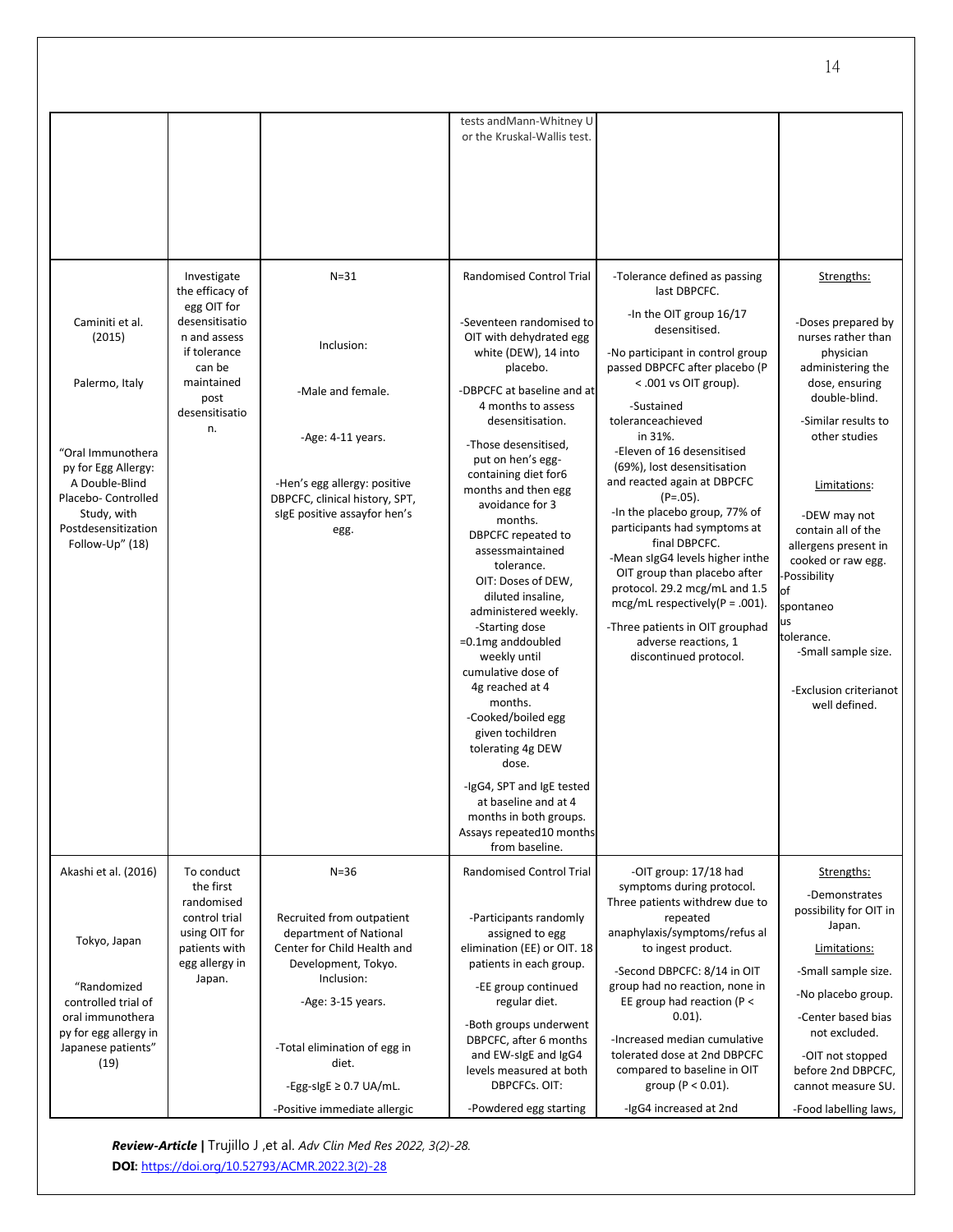| reaction during egg DBPCFC<br>after hospital admission.<br>-Desire to join the | dose 0.1mg, escalated<br>every 3-4 days until 4g<br>reached.<br>-Antihistamines with OIT<br>for repeated reactions.<br>-Upon<br>reachi<br>ng 4g<br>dose,<br>study.<br>Exclusi<br><u>on:</u><br>-Anaphylaxis (hypotension<br>or dyspnea) on egg<br>challenge. | DBPCFC in OIT group (P <<br>0.01). patients continued 4g<br>intakeuntil 2nd DBPCFC.<br>-Adherence to protocolassessed<br>during each outpatient visit. | genetic factors and<br>excessive avoidance<br>of egg |
|--------------------------------------------------------------------------------|--------------------------------------------------------------------------------------------------------------------------------------------------------------------------------------------------------------------------------------------------------------|--------------------------------------------------------------------------------------------------------------------------------------------------------|------------------------------------------------------|

## **Table 3:** Summary of results.

|                                                                                         | Giavi et al. (22)                                                                                                                                                                   | García Rodríguez et al. (20)                                              |
|-----------------------------------------------------------------------------------------|-------------------------------------------------------------------------------------------------------------------------------------------------------------------------------------|---------------------------------------------------------------------------|
| Did the study address a clearly<br>focused issue?                                       | Y                                                                                                                                                                                   | Υ                                                                         |
| Was the cohort recruited in an<br>acceptable way?                                       | Υ                                                                                                                                                                                   | Y                                                                         |
| Was the exposure accurately<br>measured to minimise bias?                               | Y                                                                                                                                                                                   | Υ                                                                         |
| Was the outcome accurately<br>measured to minimise bias?                                | Υ                                                                                                                                                                                   | C, no control group.                                                      |
| Have the authors identified all<br>important confounding<br>factors?                    | Υ                                                                                                                                                                                   | Y                                                                         |
| Have they taken account of<br>the confounding factors in the<br>design and/or analysis? | Υ                                                                                                                                                                                   | C                                                                         |
| Was the follow up of subjects<br>complete enough?                                       | N                                                                                                                                                                                   | Υ                                                                         |
| Was the follow up of subjects<br>long enough?                                           | N                                                                                                                                                                                   | Y                                                                         |
| What are the results of this<br>study?                                                  | No significant difference in the<br>maximum cumulative dose<br>tolerated between placebo and<br>OIT group. Increased IgG4 and<br>decreased CD63+ and CD203c+<br>cells in OIT group. | Most achieved tolerance in 5 days. IgE levels<br>decreased over 6 months. |
| How precise are the results?                                                            | Confidence intervals not<br>calculated.                                                                                                                                             | Confidence intervals not calculated.                                      |
| Do you believe the results?                                                             | Y                                                                                                                                                                                   | Y                                                                         |
| Can the results be applied to<br>the local population?                                  | N                                                                                                                                                                                   | N                                                                         |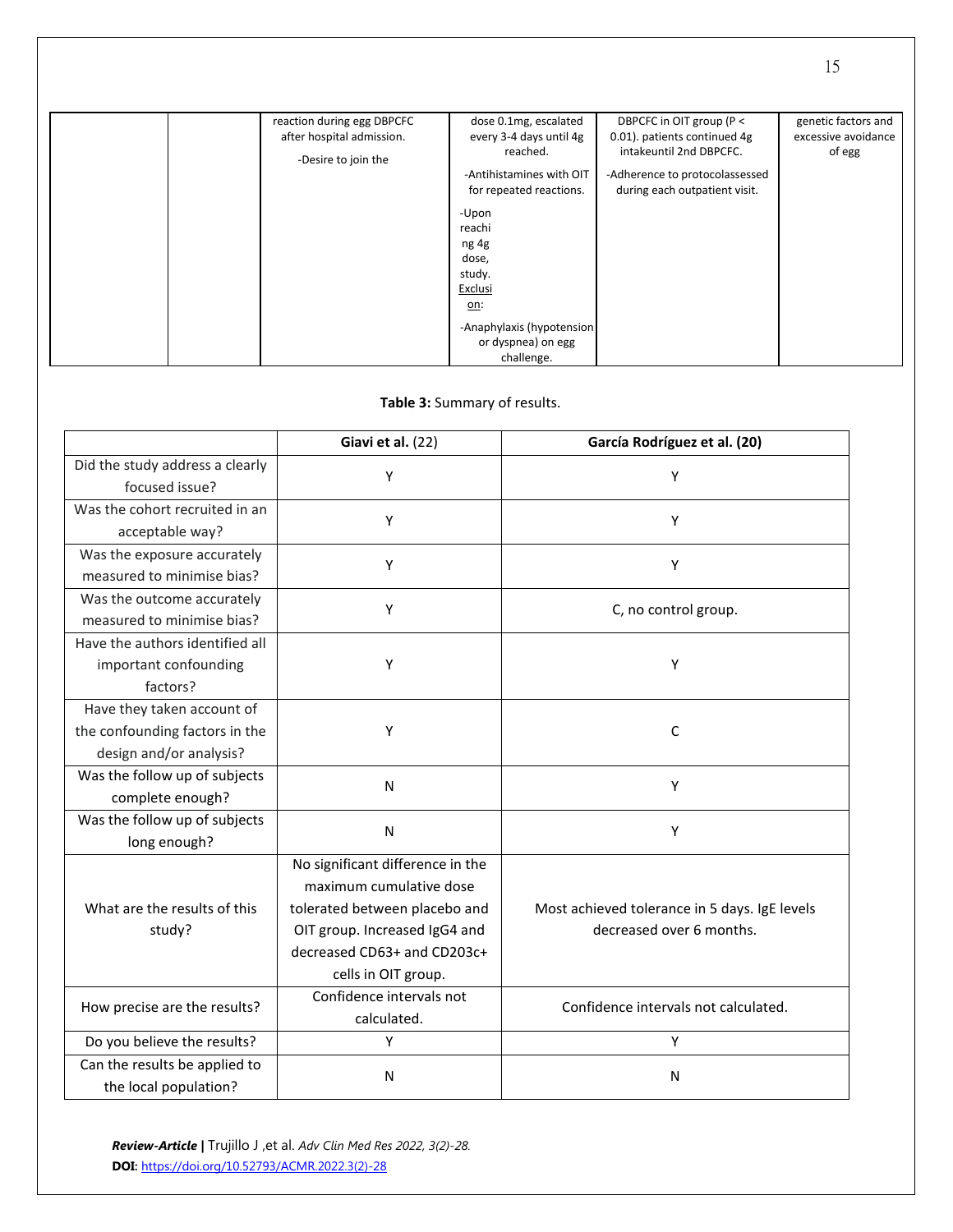| Do the results of this study fit<br>with other available evidence? |                                                                                   |                                                                                                                    |
|--------------------------------------------------------------------|-----------------------------------------------------------------------------------|--------------------------------------------------------------------------------------------------------------------|
| What are the implications of<br>this study for practice?           | Desensitisation can be initiated<br>with a low allergenic egg<br>product at home. | Tolerance can be achieved through short OIT<br>protocols in hospital settings in symptomatic<br>allergic patients. |

## **Table 4:** CASP Checklist for cohort studies. Y= Yes, N= No, C= Can't tell

|                                                                                                     | Jone<br>s et<br>al.<br>$[16]$ | Megli<br>oet<br>al.<br>$[21]$ | Kim<br>m et<br>al.<br>$[11]$ | Palosu<br>oet al.<br>$[13]$ | Fuentes<br>Aparici<br>o et al.<br>$[17]$ | Escuder<br>oet al.<br>$[12]$ | Camini<br>tiet al.<br>$[18]$ | Akas<br>hiet<br>al.<br>$[19]$ |
|-----------------------------------------------------------------------------------------------------|-------------------------------|-------------------------------|------------------------------|-----------------------------|------------------------------------------|------------------------------|------------------------------|-------------------------------|
| Did the study<br>address a clearly<br>focused research<br>question?                                 | Υ                             | Υ                             | Υ                            | Υ                           | Υ                                        | Υ                            | Υ                            | Υ                             |
| Was the<br>assignment of<br>participants to<br>interventions<br>randomised?                         | Υ                             | Υ                             | Υ                            | Υ                           | Υ                                        | Υ                            | Υ                            | Υ                             |
| Were all<br>participants who<br>entered the study<br>accounted for at<br>its conclusion?            | Υ                             | Υ                             | Υ                            | Υ                           | Υ                                        | Υ                            | Υ                            | Υ                             |
| Were the<br>participants<br>'blind' to the<br>intervention they<br>were given?                      | Y                             | Υ                             | $\mathsf{N}$                 | ${\sf N}$                   | ${\sf N}$                                | ${\sf N}$                    | Υ                            | ${\sf N}$                     |
| Were the<br>investigators<br>'blind' to the<br>intervention they<br>were giving to<br>participants? | Υ                             | N                             | $\mathsf C$                  | ${\sf N}$                   | $\mathsf{N}$                             | $\mathsf C$                  | Υ                            | $\mathsf C$                   |
| Were the people<br>assessing/analysin<br>g outcome/s<br>'blinded'?                                  | $\mathsf C$                   | Υ                             | Υ                            | Υ                           | Υ                                        | Υ                            | Υ                            | Υ                             |
| Were the study<br>groups similar at<br>the start of the                                             | Υ                             | Υ                             | Υ                            | Υ                           | Υ                                        | Υ                            | Υ                            | Υ                             |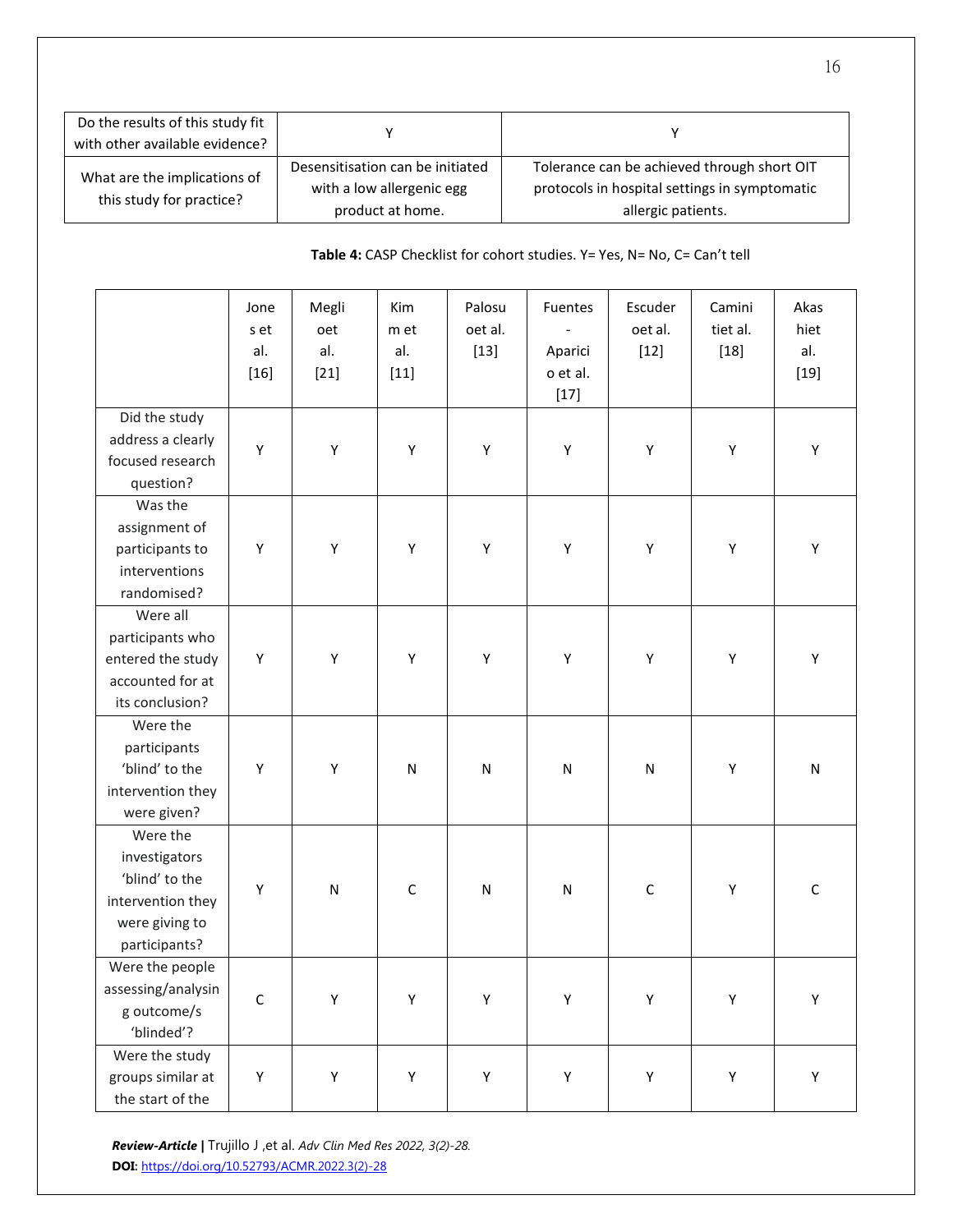| randomised          |              |             |              |   |              |             |           |           |
|---------------------|--------------|-------------|--------------|---|--------------|-------------|-----------|-----------|
| controlled trial?   |              |             |              |   |              |             |           |           |
|                     |              |             |              |   |              |             |           |           |
| Apart from the      |              |             |              |   |              |             |           |           |
| experimental        |              |             |              |   |              |             |           |           |
| intervention, did   |              |             |              |   |              |             |           |           |
| each study group    | $\mathsf{N}$ | Υ           | Υ            | Υ | Υ            | Υ           | Υ         | Υ         |
| receive the same    |              |             |              |   |              |             |           |           |
| level of care (that |              |             |              |   |              |             |           |           |
| is, were they       |              |             |              |   |              |             |           |           |
| treated equally)?   |              |             |              |   |              |             |           |           |
| Were the effects    |              |             |              |   |              |             |           |           |
| of intervention     | Υ            | Υ           | Υ            | Υ | Υ            | Υ           | Υ         | Υ         |
| reported            |              |             |              |   |              |             |           |           |
| comprehensively?    |              |             |              |   |              |             |           |           |
| Was the precision   |              |             |              |   |              |             |           |           |
| of the estimate of  |              |             |              |   |              |             |           |           |
| the intervention    | Υ            | $\mathsf C$ | $\mathsf{C}$ | Υ | $\mathsf{N}$ | $\mathsf C$ | ${\sf N}$ | ${\sf N}$ |
| or treatment        |              |             |              |   |              |             |           |           |
| effect reported?    |              |             |              |   |              |             |           |           |
| Do the benefits of  |              |             |              |   |              |             |           |           |
| the experimental    |              |             |              |   |              |             |           |           |
| intervention        | Υ            | Υ           | Υ            | Υ | Υ            | Υ           | Υ         | Υ         |
| outweigh the        |              |             |              |   |              |             |           |           |
| harms and costs?    |              |             |              |   |              |             |           |           |

**Table 5:** CASP Checklist for randomised control trials.

## **Discussion**

The introduction of OIT for children with IgE egg allergy appears to be an effective method to induce desensitisation and, in some cases, tolerance. Each study used a different egg product and their duration and end points differed. The approach of doseescalation, followed by maintenance was utilised by five studies [11-13,16,22].

Meanwhile, Giavi et al. used a consistent daily dose of  $9 \pm 1g$  HyDE throughout their protocol. They reported increased IgG4 and decreased CD63+ and CD203c+ cells post protocol, however did not find a significant difference in the maximum cumulative dose tolerated by the control and intervention group [22]. All studies adopting the escalation and maintenance phase strategy, except Palosuo et al, reported a significant increase in the proportion of participants in the OIT group who were desensitised or had a greater cumulative tolerated dose as compared to the control group after protocol [11-13,16,22].

Jones et al's protocol lasted for 4 years and García [Rodríguez e](https://onlinelibrary-wiley-com.ucc.idm.oclc.org/action/doSearch?ContribAuthorRaw=Garc%C3%ADa%2BRodr%C3%ADguez%2C%2BR)t al used a rush protocollasting 5 days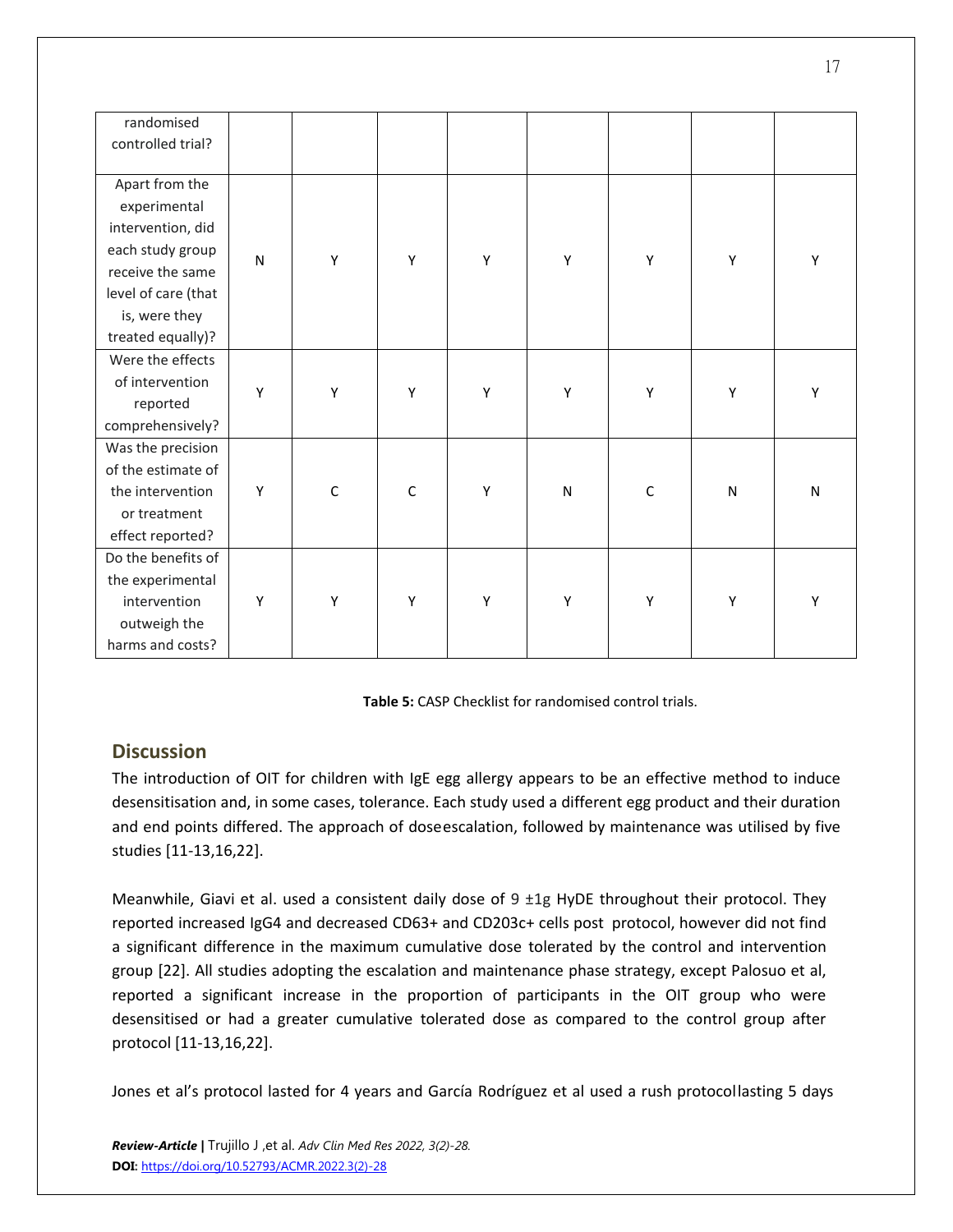[16,20]. Jones et al argue that a longer protocol increases the proportion of participants achieving tolerance, as they found that greater percentage of participants reached SU at year 4 as compared to year 2 [16]. Giavi et al also suggested using longer protocols to enhance clinical outcomes [22]. Despite their short protocol, García [Rodríguez e](https://onlinelibrary-wiley-com.ucc.idm.oclc.org/action/doSearch?ContribAuthorRaw=Garc%C3%ADa%2BRodr%C3%ADguez%2C%2BR)t al reported 14/20 of their participants achieving tolerance in 5 days and significantly decreased sIgE at 6 months [20]. Hence, it is difficult to determine the most effective protocol based on duration. Furthermore, varying definitions of tolerance/desensitisation used across studies makes it tougher to determine the quantity of egg that needs to be consumed to ascertain tolerance achievement. Kim et al defined SU as passing DBPCFC with a cumulative dose of 7444 mg EW protein 8-10 weeks post intervention, while Escudero et al defined it as consuming 2808mg EW protein without symptoms at the 4 month DBPCFC [11,12].

Regardless of definitions, of the seven studies reporting tolerance, only four conducted egg avoidance in the OIT group prior to testing tolerance [11,12,16,18]. Having an egg avoidance phase is important to accurately state whether tolerance has been achieved as tolerance is permanent and independent of repetitive allergen exposure [9].This may reduce the validity of the other studies.

When tolerance is induced, sIgE levels decrease, while IgG4 levels rise. This aligns withthe results of several studies in this review [14]. Seven studies showed increased IgG4 in the OIT group and three showed decreased sIgE [11-13,17-22]. Giavi et al, showed a decrease in CD63+ cells which was also found in other studies testing egg and peanut OITs [19,23,24]. Four studies reported decreased SPT values post protocol, aligning with studies on peanut OIT [12,17,18,20,21,25].

Allergic reactions during protocol were noted by nine studies. Escudero et al reported that most reactions occurred during the escalation phase. According to Escudero and García Rodríguez et al, most reactions were mild but Fuentes-Aparicio reported severe reactions with 5 requiring epinephrine administration [12,17,20]. However, other research indicates that reactions in the initial phase of OIT are common and tend to reduce over the course of the protocol [11,16,21,26,27]. The use of antihistamines during Meglio and Palosuo et al's protocols could have reduced their number of adverse reactions [13,21].

Higher baseline sIgE levels were associated with adverse effects and termination of protocol while lower levels were associated with greater achievement of desensitization [12,13,20,28]. Tolerance to baked egg also seemed to increase the likelihood of SU/desensitisation [4,11]. Escudero et al reported that 57% of patients had difficulty ingesting the product which could have affected compliance. Yet, they showed a high desensitisation rate [12,20]. A limitation of most trials was that they could not account for spontaneous tolerance.

#### **Critical appraisal of the included studies**

Control groups in many trials were not placebos but rather egg avoidance groups [12, 13,17,21,22]. Hence, participants were often not blinded to the interventions. Rodriguez et al had no control group [20]. Placebo groups would exclude bias of spontaneous tolerance. In Kim et al's trial, the OIT group were informed about risks related to missing doses, while the baked egg group were not. This could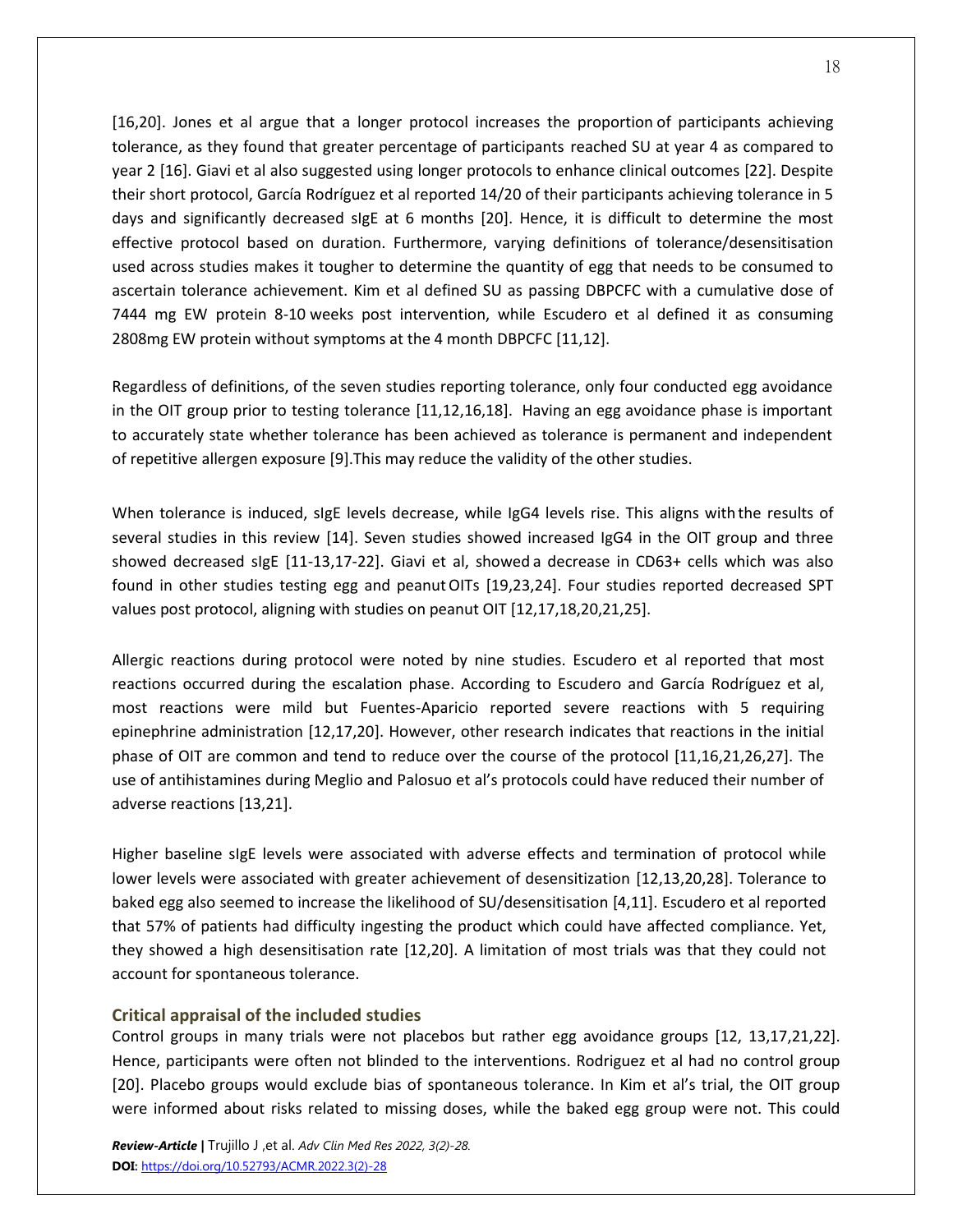have increased compliance and introduced performance bias in the OIT group [11]. While statistical significance was calculated by all, estimating precision through confidence intervals was only done in two studies [13,16]. In Jones et al's study, the OIT group continued dosing for longer than the placebo group and no OFCs were conducted in the placebo group, making it difficult to fairly compare results (16). Two studies were multicenter, with Kim et al's study including participants with different egg tolerance phenotypes, making their results more generalisable [11,16]. The sample size of several studies was too small to make definitive conclusions [11,13,18-22].

#### **Impact on current knowledge**

This review highlighted several different OIT methods and their results. Overall, the results demonstrate support for OIT as a useful method for the development of desensitisation and/or tolerance to egg in allergic patients. They also suggest both protocol and patient factors that may influence the success of OIT seen in patients, and potential drawbacks of OIT. Taking these studies into account, OIT can be considered a potential therapy to be used for paediatric egg allergic patients in the future, as in many countries egg avoidance is still the primary form of treatment. The studies show that it can be implemented both in clinical settings and at home. The use of OIT to induce desensitisation/tolerance could also make it preferable to egg avoidance diets, as it would limit the need for caution with food intake and allow children to consume foods containing egg more readily.

#### **Suggestions for future research**

It is essential to explore whether reactions during OIT are an acceptable risk and whether they outweigh the risk of reactions that may otherwise occur from accidental egg exposure in non-desensitised patients. Investigation of predictive markers for the achievement of SU/desensitisation would also help guide clinicians on which patients should be started on OIT. Future studies should additionally identify the most palatable egg product for OIT. Research on the impact of the OIT on quality of life, would be important to assess its long-term benefits.

#### **Strengths and limitations of this review**

This review appraised and condensed literature regarding OIT to improve tolerance in children with IgE egg allergy, the most common type of egg allergy. Two databases were searched, ten OIT protocols were highlighted, and their outcomes were evaluated against current knowledge regarding immune tolerance.

The restriction of the review to ten articles and a strict inclusion criterion could have led to some valuable articles being missed. Egg allergic patients often also have other food allergies, but this review looked solely at studies where patients only had egg allergy. Only articles with full text availability in English were included.

## **Conclusion**

OIT stands out as an upcoming, potential method for the management of IgE egg allergy in paediatric populations. A variety of protocols have been trialed with many indicating that it has a role in inducing desensitisation and increasing patient's tolerated doses. Some have reported tolerance. However, reactions commonly occurred during protocols. Hence, it is imperative to evaluate whether these are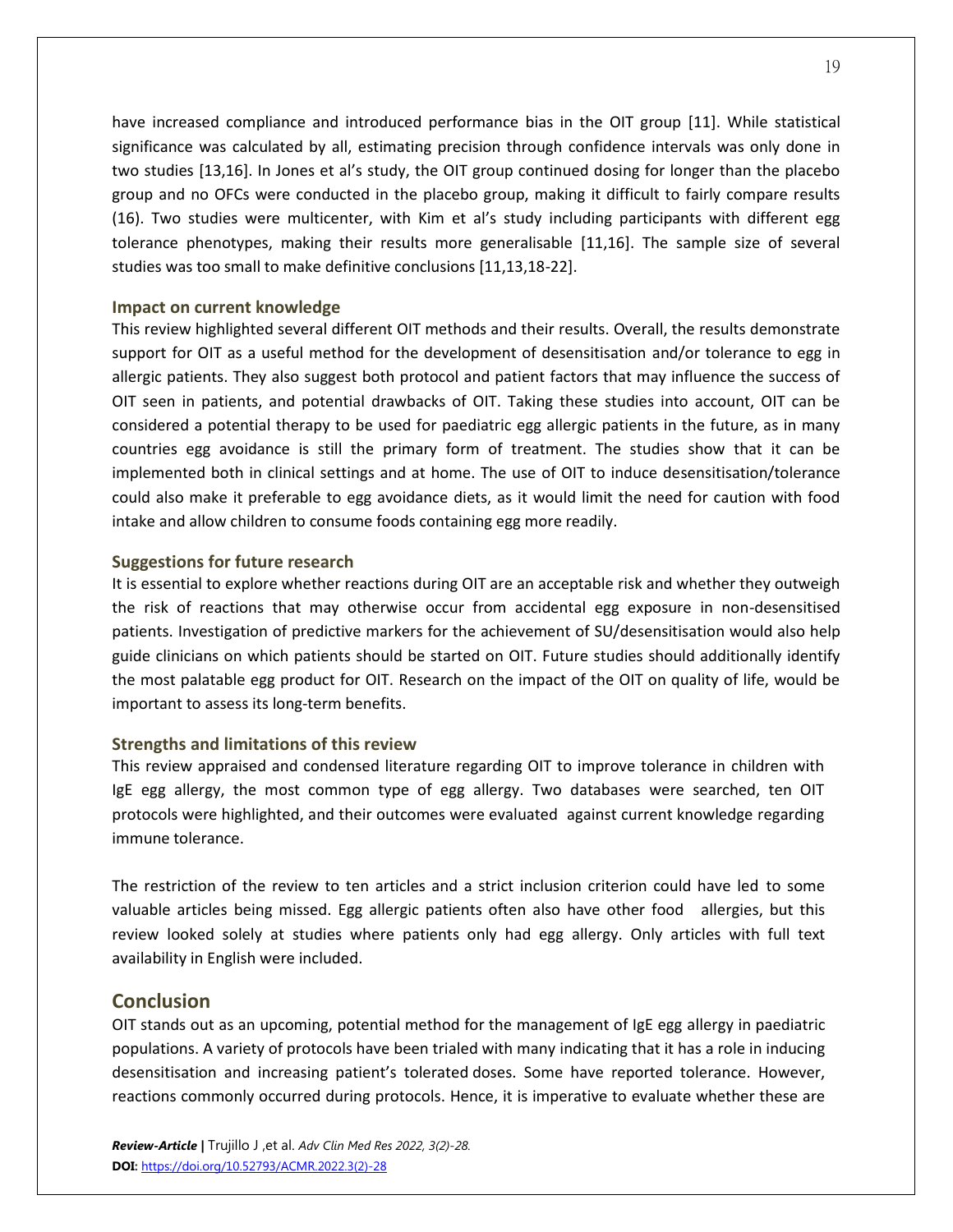acceptable risks in comparison to the risks with accidental egg exposure. Factors such as previous baked egg tolerance and baseline humoral immunity may affect the protocol's outcomes, however further research needs to be conducted to ascertain predictive factors for the success of OIT.

## **References**

- 1. Magee DF, Byrne DA, Hourihane PJ, McGinley DA-M. (2020) Quality and Safety in Practice Committee.2020:48.
- 2. Caubet JC, Wang J. (2011) Current understanding of egg allergy. Pediatr Clin North Am. 58(2):427-43.
- 3. Sicherer SH, Wood RA, Vickery BP, Jones SM, Liu AH, et al. (2014) The Natural History of Egg Allergy in an Observational Cohort. J Allergy Clin Immunol. 133(2):492-99.
- 4. Leonard SA, Sampson HA, Sicherer SH, Noone S, Moshier EL, Godbold J, et al. (2012) Dietary baked egg accelerates resolution of egg allergy in children. J Allergy Clin Immunol. 130(2):473-80.
- 5. Fleischer DM, Perry TT, Atkins D, Wood RA, Burks AW, et al. (2012) Allergic Reactions to Foods in Preschool-Aged Children in a Prospective Observational Food Allergy Study. Pediatrics. 130(1):e25- 32.
- 6. Sicherer SH, Sampson HA. (2014) Food allergy: Epidemiology, pathogenesis, diagnosis, and treatment. J Allergy Clin Immunol. 133(2):291-7.
- 7. Romantsik O, Tosca MA, Zappettini S, Calevo MG. (2018) Oral and sublingual immune therapy for egg allergy. Cochrane Database Syst Rev. 4(4).
- 8. Mori F, Barni S, Liccioli G, Novembre E. (2019) Oral Immuno therapy (OIT): A Personalized Medicine. Medicina (Kaunas). 55(10):684.
- 9. MoranTP, Burks AW. (2015) Is Clinical Tolerance Possible after Allergen Immunotherapy? Curr Allergy Asthma Rep.15(5):23.
- 10. Gruzelle V, Juchet A, Martin-Blondel A, Michelet M, Chabbert-Broue A, et al. (2021) Evaluation of baked egg oral immunotherapy in French children with hen's egg allergy. Pediatr Allergy Immunol. 32(5):1022– 28.
- 11. Kim EH, Perry TT, Wood RA, Leung DYM, Berin MC, et al. (2020) Induction of sustained unresponsiveness after egg oral immune therapy compared to baked egg therapy in children with egg allergy. J Allergy Clin Immunol. 146(4):851-62.
- 12. Escudero C, Rodríguez Del Río P, Sánchez-García S, Pérez-Rangel I, Pérez-Farinós N, et al. (2015) Early sustained unresponsiveness after short-course egg oral immunotherapy: a randomized controlled study in egg-allergic children. Clin Exp Allergy. 45(12):1833–43.
- 13. Palosuo K, Karisola P, Savinko T, Fyhrquist N, Alenius H,et al. (2021) A Randomized, Open-Label Trial of Hen's Egg Oral Immunotherapy: Efficacy andHumoral Immune Responses in 50 Children. J Allergy Clin Immunol Pract.; 9(5):1892-01.
- 14. Kucuksezer UC, Ozdemir C, AkdisM, Akdis CA. (2013) Mechanisms of immune tolerance to allergens in children. Korean J Pediatr. 56(12):505–13.
- 15. Vazquez-Ortiz M, Alvaro M, Piquer M, Dominguez O, Machinena A, et al. (2014) Baseline specific IgE levels are useful to predict safety of oral immune therapy in egg-allergic children. Pediatrics. 44(1):130–41.
- 16. Jones SM, Burks AW, Keet C, Vickery BP, Scurlock AM, et al. (2016) Long-termtreatment with egg oral immunotherapy enhances sustained unresponsiveness thatpersists after cessation of therapy. J Allergy Clin Immunol. 137(4):1117-27.
- 17. Fuentes-Aparicio V, Alvarez-Perea A, Infante S, Zapatero L, D'Oleo A, et al. (2013) Specific oral tolerance induction in paediatric patients with persistent egg allergy. Allergol Immuno pathol (Madr). 41(3):143– 50.